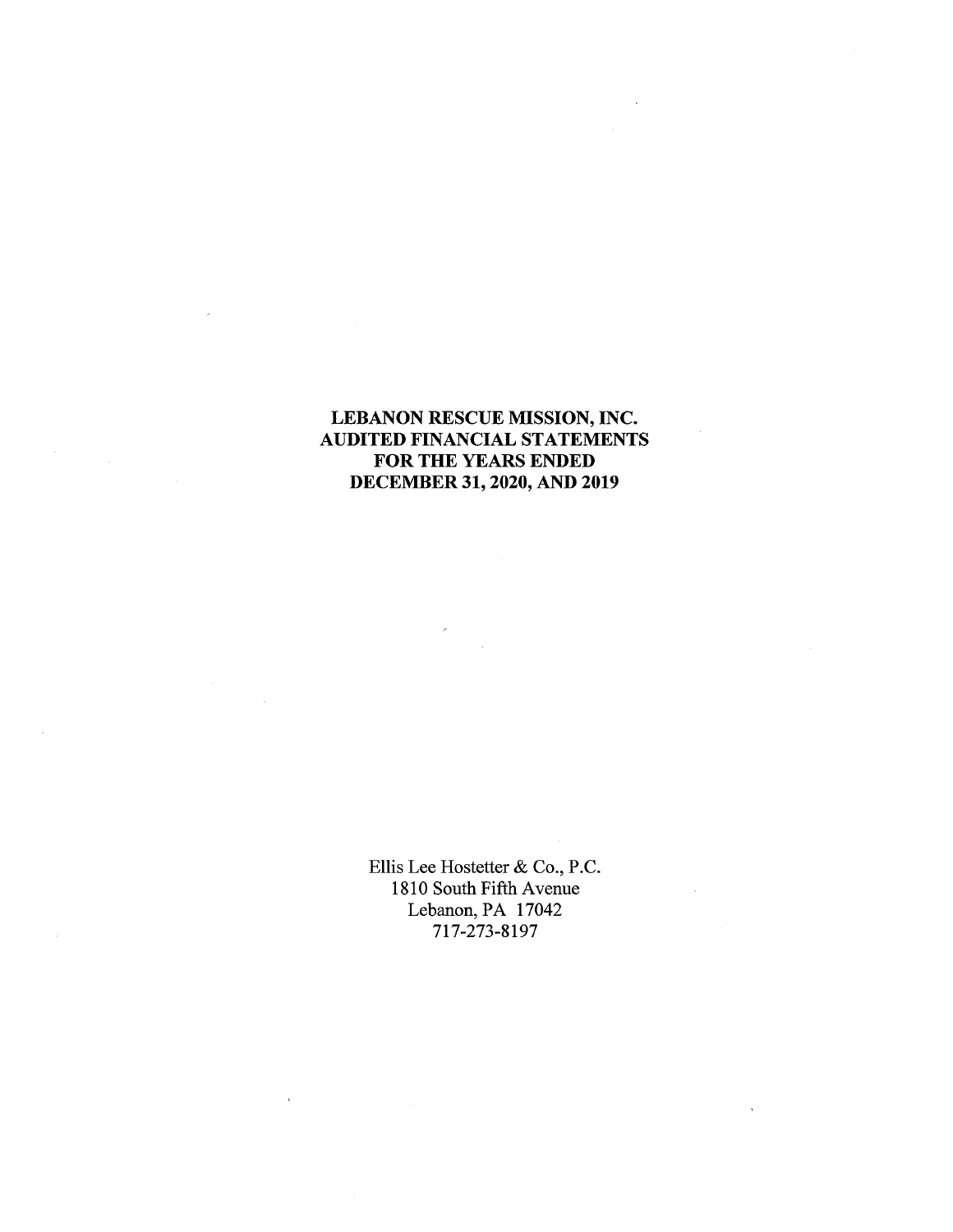

**ELLIS LEE HOSTETTER & Co., P.C.** 

CERTIFIED PUBLIC ACCOUNTANTS 1810 South 5th Avenue • Lebanon, PA 17042 Phone: 717-273-8197 • Fax: 717-273-8220 website: www.elhcopc.com

> BENJAMIN LUKE HOSTETTER, EA E-mail: ben@elhcopc.com ZACHARY DAVID REIS, EA E-mail: zach@elhcopc.com

## INDEPENDENT AUDITOR'S REPORT

To the Board of Directors of Lebanon Rescue Mission, Inc.

We have audited the accompanying financial statements of Lebanon Rescue Mission, Inc. (a nonprofit organization), which comprise the statement of assets, liabilities and net assets  $-$  tax basis as of December 31, 2020, and 2019, the related statements of [revenues and expenses – tax basis, functional expenses – tax basis, and cash flows for the years then ended, and the related notes to the financial statements.

## **Management's Responsibility for the Financial Statements**

Management is responsible for the preparation and fair presentation of these financial statements in accordance with the basis of accounting Lebanon Rescue Mission, Inc. uses for tax purposes; this includes determining that the tax basis of accounting is an acceptable basis for the preparation of the financial statements in the circumstances. Management is also responsible for the design, implementation, and maintenance of internal control relevant to the preparation and fair presentation of financial statements that are free from material misstatement, whether due to fraud or error.

### **Auditor's Responsibility**

Our responsibility is to express an opinion on these financial statements based on our audit. We conducted our audit in accordance with auditing standards generally accepted in the United States of America. Those standards require that we plan and perform the audit to obtain reasonable assurance about whether the financial statements are free from material misstatement.

An audit involves performing procedures to obtain audit evidence about the amounts and disclosures in the financial statements. The procedures selected depend on the auditor's judgment, including the assessment of the risks of material misstatement of the financial statements, whether due to fraud or error. In making those risk assessments, the auditor considers internal control relevant to the entity's preparation and fair presentation of the financial statements in order to design audit procedures that are appropriate in the circumstances, but not for the purpose of expressing an opinion on the effectiveness of the entity's internal control. Accordingly, we express no such opinion. An audit also includes evaluating the appropriateness of accounting policies used and the reasonableness of significant accounting estimates made by management, as well as evaluating the overall presentation of the financial statements.

We believe that the audit evidence we have obtained is sufficient and appropriate to provide a basis for our audit opinion.

ELLIS LEE HOSTETTER, CPA E-mail: ellis@elhcopc.com BARRY DEAN HOSTETTER, CPA E-mail: barry@elhcopc.com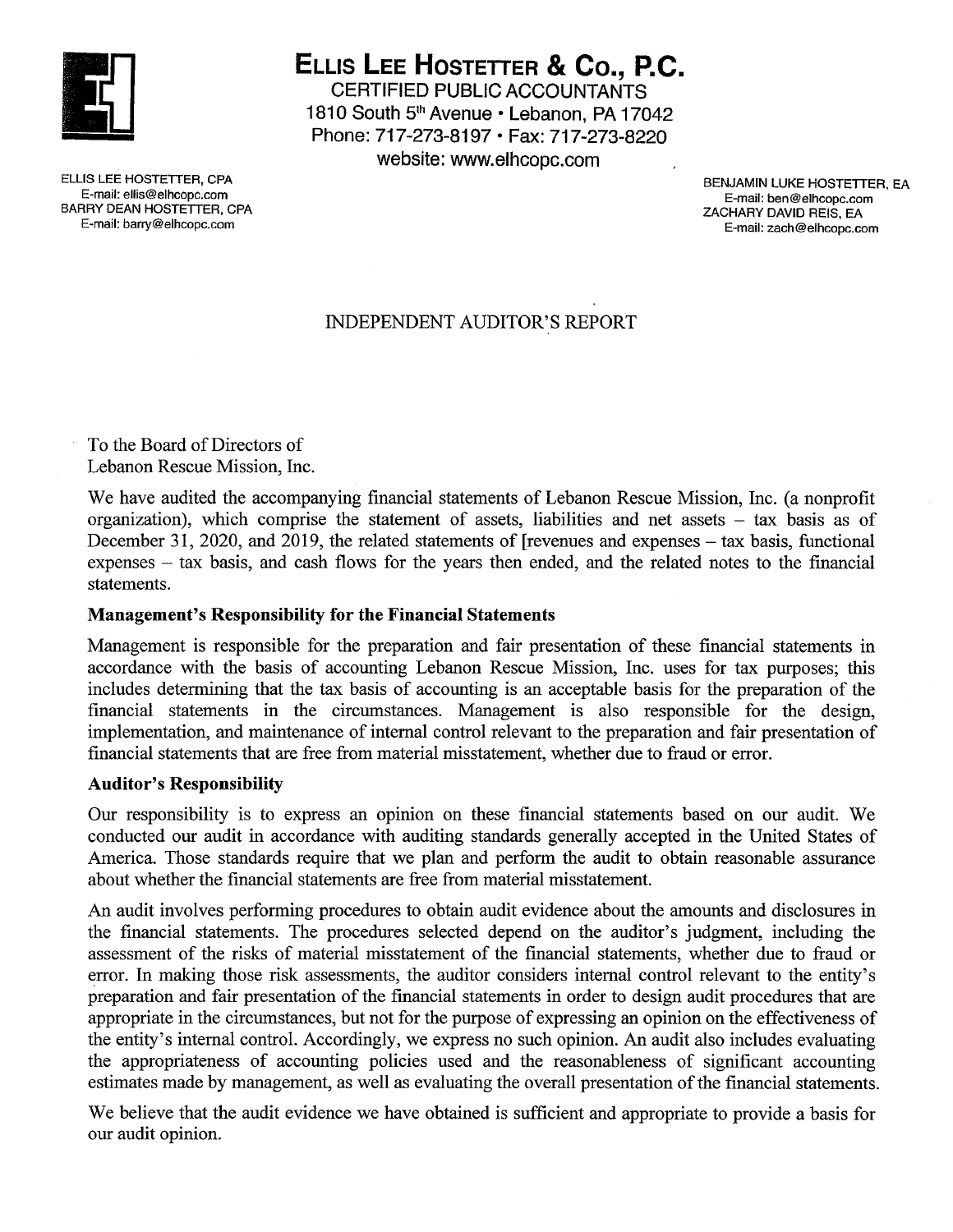#### **Opinion**

In our opinion, the financial statements referred to above present fairly, in all material respects, the assets, liabilities, and net assets of Lebanon Rescue Mission, Inc. as of December 31, 2020, and its revenues, expenses, and other changes in net assets for the year then ended in accordance with the basis of accounting Lebanon Rescue Mission, Inc. uses for tax purposes described in Note #2.

#### **Basis of Accounting**

We draw attention to Note #2 of the financial statements, which describes the basis of accounting. The financial statements are prepared on the basis of accounting Lebanon Rescue Mission, Inc. uses for tax purposes, which is a basis of accounting other than accounting principles generally accepted in the United States of America. Our opinion is not modified with respect to this matter.

### **Report on Supplementary Information**

Our audit was conducted for the purpose of forming an opinion on the financial statements as a whole. The Statement of Revenues and Expenses  $-$  per activity on pages 23  $-$  24 is presented for purposes of additional analysis and is not a required part of the financial statements. Such information is the responsibility of management and was derived from and relates directly to the underlying accounting and other records used to prepare the financial statements. The information has been subjected to the auditing procedures applied in the audit of the financial statements and certain additional procedures, including comparing and reconciling such information directly to the underlying accounting and other records used to prepare the financial statements or to the financial statements themselves, and other additional procedures in accordance with auditing standards generally accepted in the United States of America. In our opinion, the information is fairly stated in all material respects in relation to the financial statements as a whole.

Besuffeth

Ellis Lee Hostetter & Co., P.C. Lebanon, PA 17042

September 2, 2021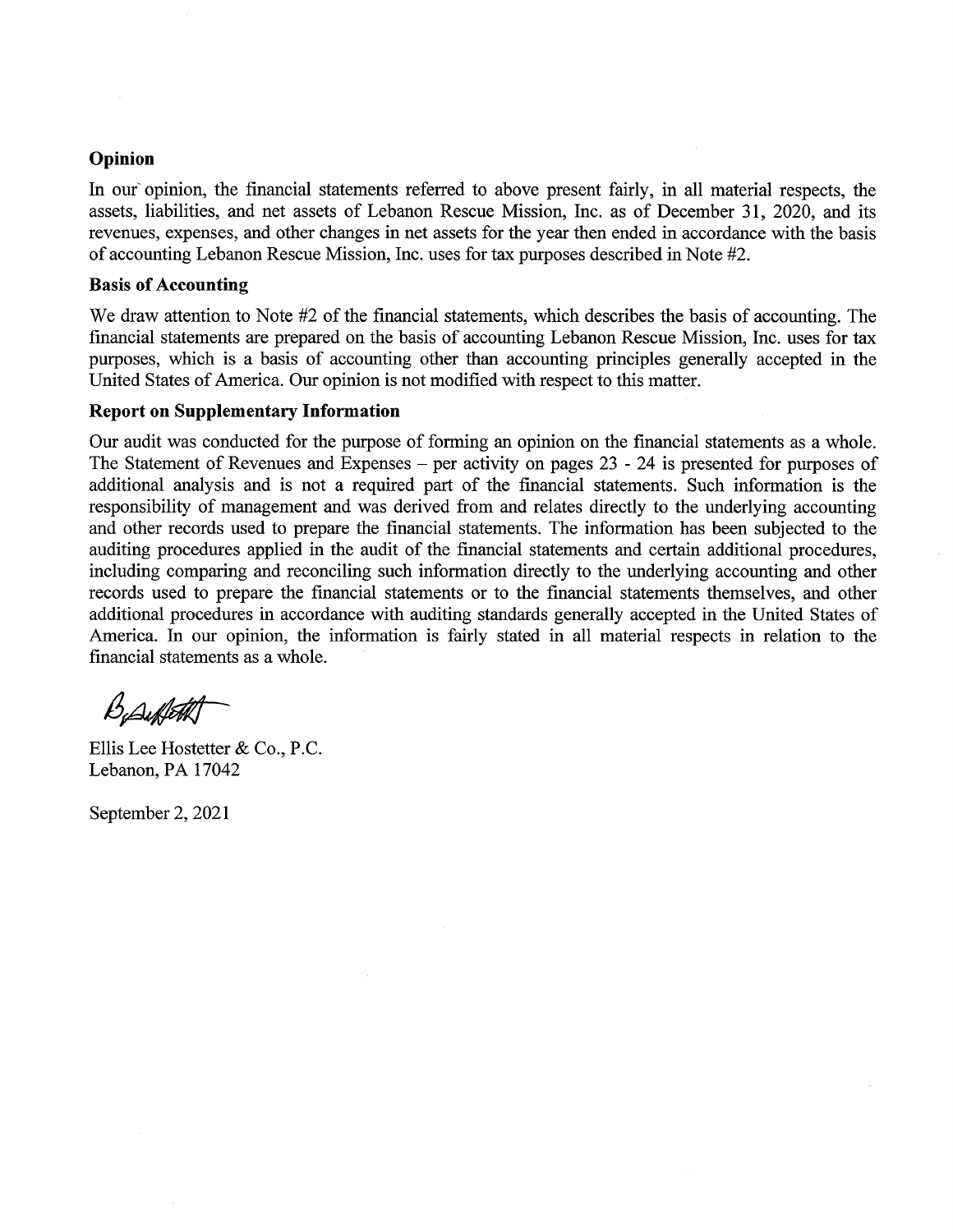## LEBANON RESCUE MISSION, INC. STATEMENT OF ASSETS, LIABILITIES AND NET ASSETS - TAX BASIS AS OF DECEMBER 31, 2020 and 2019

 $\sim 10^{-11}$ 

 $\sim$ 

 $\bar{\beta}$ 

|                                                   | 2020            |    | 2019      |
|---------------------------------------------------|-----------------|----|-----------|
| <b>ASSETS</b>                                     |                 |    |           |
| <b>Current Assets</b>                             |                 |    |           |
| Cash and Cash Equivalents                         | \$<br>333,668   | \$ | 273,509   |
| <b>Temporary Investments</b>                      | 330,529         |    | 89,265    |
| <b>Utility Deposit</b>                            | 2,656           |    | 2,656     |
| <b>Total Current Assets</b>                       | \$<br>666,853   | \$ | 365,430   |
| Property and Equipment                            |                 |    |           |
| Building and Improvements                         | \$<br>2,900,075 | \$ | 2,871,682 |
| <b>Furniture and Fixtures</b>                     | 156,909         |    | 156,909   |
| Vehicles                                          | 44,147          |    | 44,147    |
| <b>Total Property and Equipment</b>               | \$<br>3,101,131 | \$ | 3,072,738 |
| Less Accumulated Depreciation                     | (771, 887)      |    | (690,215) |
| Net Value of Property and Equipment               | 2,329,244       |    | 2,382,523 |
| <b>Total Assets</b>                               | 2,996,097       | \$ | 2,747,953 |
|                                                   |                 |    |           |
| <b>LIABILITIES AND NET ASSETS</b>                 |                 |    |           |
| Liabilities                                       |                 |    |           |
| <b>Accounts Payable</b>                           | \$<br>9,990     | \$ | 5,900     |
| Mortgage Payable                                  |                 |    | 51,568    |
| Deferred Contribution and Grants                  | 7,139           |    | 15,748    |
| <b>Total Liabilities</b>                          | \$<br>17,129    | \$ | 73,216    |
| <b>Net Assets</b>                                 |                 |    |           |
| <b>Without Donor Restrictions</b>                 |                 |    |           |
| Property and Equipment                            | \$<br>2,329,244 | \$ | 2,330,955 |
| <b>Operating Net Assets</b>                       | 319,195         |    | 254,807   |
| <b>Total Net Assets Without Donor Restriction</b> | \$<br>2,648,439 | \$ | 2,585,762 |
| <b>Board Restricted Net Assets</b>                | 330,529         |    | 88,975    |
| <b>Total Net Assets</b>                           | 2,978,968       |    | 2,674,737 |
| <b>Total Liabilities and Net Assets</b>           | 2,996,097       | Y. | 2,747,953 |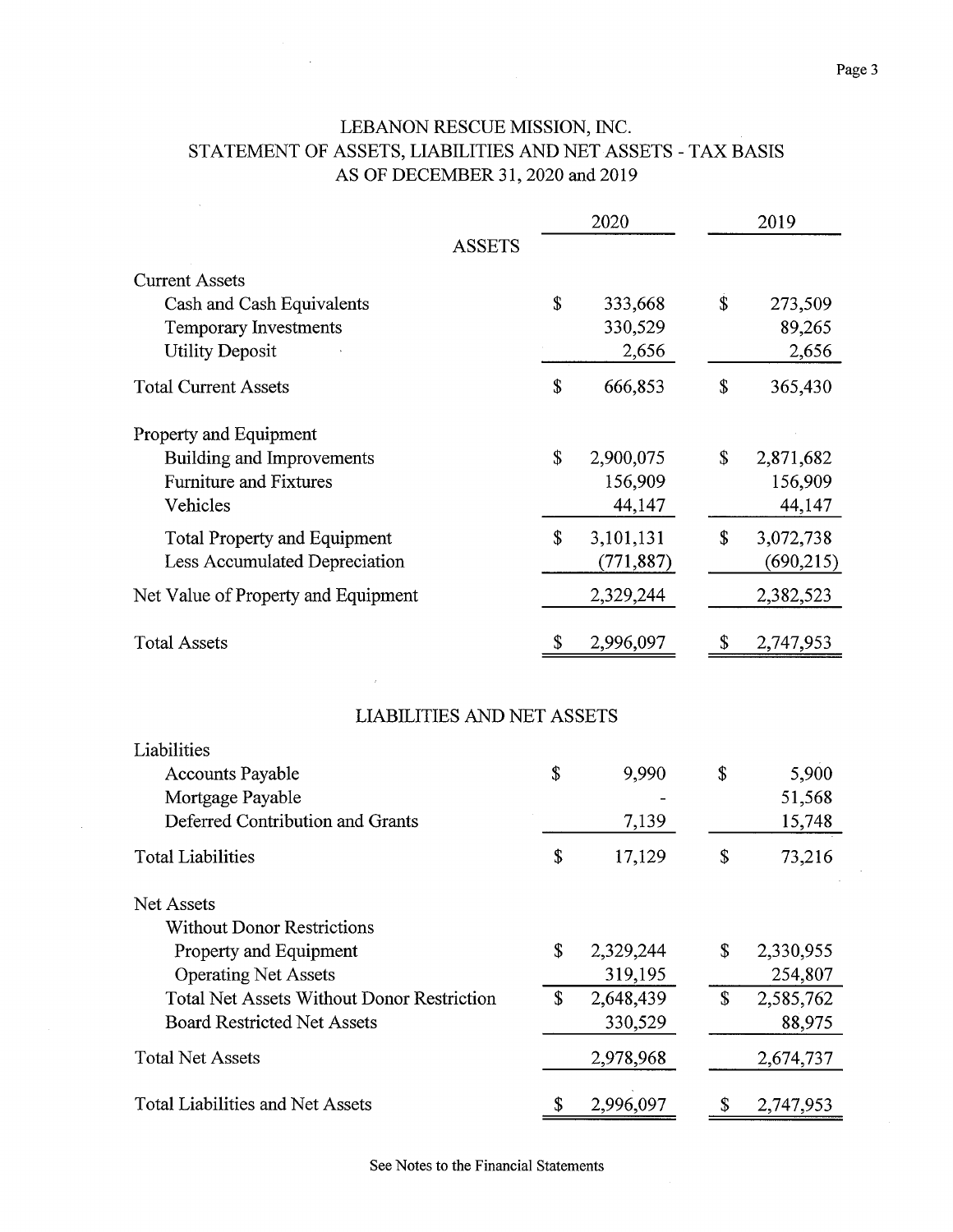## LEBANON RESCUE MISSION, INC. STATEMENT OF REVENUES AND EXPENSES - TAX BASIS FOR THE YEARS ENDED DECEMBER 31, 2020 & 2019

|                                           | 2020 |             |              |             |              |           | 2019           |             |               |             |    |                  |
|-------------------------------------------|------|-------------|--------------|-------------|--------------|-----------|----------------|-------------|---------------|-------------|----|------------------|
|                                           |      | Without     |              | With        |              |           | Without        |             |               | With        |    |                  |
|                                           |      | Donor       |              | Donor       |              |           |                | Donor       |               | Donor       |    |                  |
|                                           |      | Restriction |              | Restriction |              | Total     |                | Restriction |               | Restriction |    | Total            |
| Support and Revenues                      |      |             |              |             |              |           |                |             |               |             |    |                  |
| Contributions - General Giving            | S    | 743,282     | $\mathbb{S}$ | 100         | $\mathbb{S}$ | 743,382   | \$             | 742,435     | $\mathbf{\$}$ | 3,497       | \$ | 745,932          |
| Fundraising and Direct Mail Appeal        |      | 944,971     |              | 31,194      |              | 976,165   |                | 718,081     |               | 19,475      |    | 737,556          |
| Program Income                            |      | 19,452      |              |             |              | 19,452    |                | 20,686      |               |             |    | 20,686           |
| <b>Investment Income</b>                  |      | 1,953       |              |             |              | 1,953     |                | 1,227       |               |             |    | 1,227            |
| Gifts-in-Kind                             |      | 367,133     |              |             |              | 367,133   |                | 634,905     |               |             |    | 634,905          |
| <b>Released from Restriction</b>          |      | (210, 260)  |              | 210,260     |              |           |                | 64,510      |               | (64, 510)   |    |                  |
| <b>Total Support and Revenues</b>         | \$   | 1,866,531   | $\mathbb{S}$ | 241,554     | \$           | 2,108,085 | $\mathbb{S}$   | 2,181,844   | $\mathbb{S}$  | (41, 538)   | \$ | 2,140,306        |
| Expenses                                  |      |             |              |             |              |           |                |             |               |             |    |                  |
| Program Services                          | \$   | 1,429,110   | \$           |             | \$           | 1,429,110 | $\mathbb{S}^-$ | 1,706,985   | \$            |             | \$ | 1,706,985        |
| <b>Supporting Activities</b>              |      |             |              |             |              |           |                |             |               |             |    |                  |
| General and Administrative                |      | 199,597     |              |             |              | 199,597   |                | 188,719     |               |             |    | 188,719          |
| Fundraising and Direct Mail Costs         |      | 175,147     |              |             |              | 175,147   |                | 182,917     |               |             |    | 182,917          |
| <b>Total Expenses</b>                     |      | 1,803,854   |              |             |              | 1,803,854 |                | 2,078,621   |               |             |    | 2,078,621        |
| Excess Support and Revenues over Expenses | S.   | 62,677      | S.           | 241,554     | S.           | 304,231   | S.             | 103,223     | S             | (41, 538)   | \$ | 61,685           |
| Change in Net Assets                      | \$   | 62,677      | \$           | 241,554     | $\mathbb{S}$ | 304,231   | \$             | 103,223     | \$            | (41, 538)   | \$ | 61,685           |
| Transfers                                 |      |             |              |             |              |           |                |             |               |             |    |                  |
| Net Assets, Beginning of Year             |      | 2,585,762   |              | 88,975      |              | 2,674,737 |                | 2,482,539   |               | 130,513     |    | 2,613,052<br>Pag |
| Net Assets, End of Year                   |      | 2,648,439   |              | 330,529     | \$           | 2,978,968 | S.             | 2,585,762   |               | 88,975      |    | o<br>2,674,737   |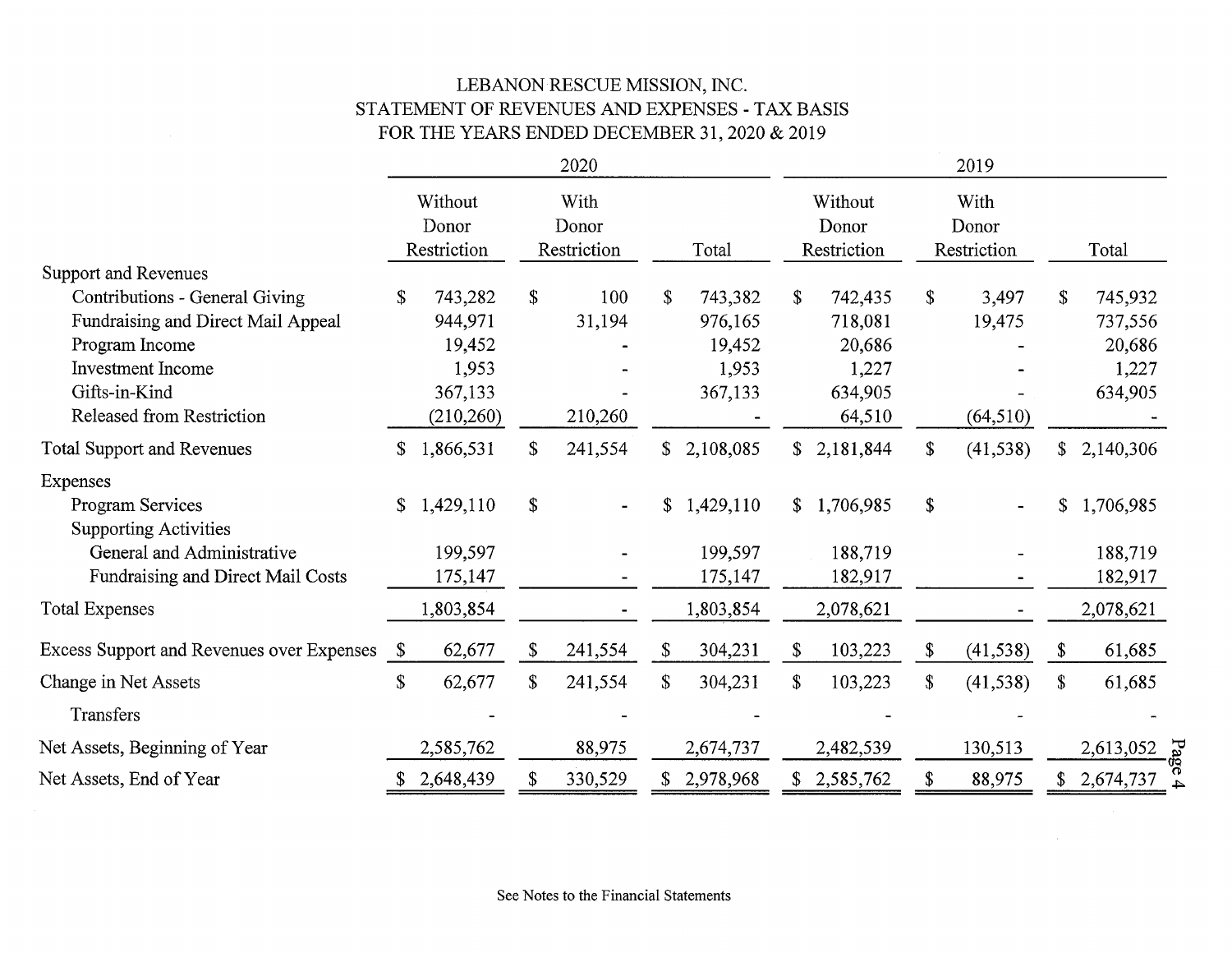## LEBANON RESCUE MISSION, INC. STATEMENT OF FUNCTIONAL EXPENSES -TAX BASIS FOR THE YEARS ENDED DECEMBER 31, 2020 and 2019

 $\mathcal{L}$ 

|                                    |    |                                     |                                   | <b>SUPPORTING ACTIVITIES</b><br>PROGRAM SERVICES |                              |    |                                  |             |              |                                   |                        |                        |
|------------------------------------|----|-------------------------------------|-----------------------------------|--------------------------------------------------|------------------------------|----|----------------------------------|-------------|--------------|-----------------------------------|------------------------|------------------------|
| Expenses                           |    | Mission and<br>Outreach<br>Services | Agape and<br>Outreach<br>Services | Free<br>Clinic<br>Services                       | Program<br>Services<br>Total |    | General<br>and<br>Administrative | Fundraising |              | Supporting<br>Activities<br>Total | Year<br>2020<br>Totals | Year<br>2019<br>Totals |
| <b>Fundraising Costs</b>           | \$ |                                     | $\boldsymbol{\mathsf{S}}$         | \$                                               | \$                           | \$ |                                  | 6,993<br>\$ | $\mathbb{S}$ | 6,993                             | 6,993<br><sup>\$</sup> | \$<br>17,577           |
| <b>Direct Mail Costs</b>           |    |                                     |                                   |                                                  |                              |    |                                  | 156,726     |              | 156,726                           | 156,726                | 153,450                |
| Advertising and Publicity          |    | 2,957                               |                                   |                                                  | 2,957                        |    |                                  |             |              |                                   | 2,957                  | 2,156                  |
| <b>Business Expenses</b>           |    | 8,293                               | 120                               |                                                  | 8,413                        |    |                                  |             |              |                                   | 8,413                  | 6,160                  |
| Computer Support                   |    | 9,686                               | 113                               | 451                                              | 10,250                       |    | 56                               |             |              | 56                                | 10,306                 | 9,340                  |
| <b>Employee Benefits and Costs</b> |    | 81,938                              | 27,127                            | 24,097                                           | 133,162                      |    | 43,042                           | 2,190       |              | 45,232                            | 178,394                | 220,635                |
| Insurances                         |    | 32,305                              | $\overline{\phantom{a}}$          |                                                  | 32,305                       |    |                                  |             |              |                                   | 32,305                 | 25,891                 |
| <b>Ministry Programs</b>           |    | 176,644                             | 16,832                            | 229,519                                          | 422,995                      |    |                                  |             |              |                                   | 422,995                | 681,412                |
| Office Supplies and Postage        |    | 15,253                              | 551                               | 1,686                                            | 17,490                       |    | 3,556                            | 651         |              | 4,207                             | 21,697                 | 20,228                 |
| Professional Services              |    | 33,517                              | 965                               | 6,242                                            | 40,724                       |    | 2,200                            |             |              | 2,200                             | 42,924                 | 66,623                 |
| Repairs and Maintenance            |    | 22,298                              | 20,596                            | 7,817                                            | 50,711                       |    |                                  |             |              |                                   | 50,711                 | 30,958                 |
| Salaries                           |    | 241,359                             | 128,861                           | 130,179                                          | 500,399                      |    | 141,555                          | 7,977       |              | 149,532                           | 649,931                | 644,970                |
| Taxes - Payroll and Property       |    | 47,006                              | 9,858                             | 9,959                                            | 66,823                       |    | 10,829                           | 610         |              | 11,439                            | 78,262                 | 54,986                 |
| Training, Education and Books      |    | 848                                 |                                   |                                                  | 848                          |    | 302                              |             |              | 302                               | 1,150                  | 2,798                  |
| Utilities and Telephone            |    | 30,062                              | 16,533                            | 9,458                                            | 56,053                       |    | 257                              |             |              | 257                               | 56,310                 | 56,906                 |
| Vehicle Expenses and Travel        |    | 2,108                               |                                   |                                                  | 2,108                        |    |                                  |             |              |                                   | 2,108                  | 2,665                  |
| Depreciation                       |    | 73,544                              | 6,011                             | 2,117                                            | 81,672                       |    |                                  |             |              |                                   | 81,672                 | 81,866                 |
| Total Expenses Year 2020           |    | 777,818                             | \$227,567                         | \$421,525                                        | \$1,426,910                  | S  | 201,797                          | \$175,147   | \$           | 376,944                           | \$1,803,854            | \$2,078,621            |
| Percent of Total Expenses          |    | 43.12%                              | 12.62%                            | 23.37%                                           | 79.10%                       |    | 11.19%                           | 9.71%       |              | 20.90%                            | 100.00%                |                        |
| Total Expenses Year 2019           |    | 817,493                             | \$249,059                         | \$640,433                                        | \$1,706,985                  | \$ | 188,719                          | \$182,917   | -S           | 371,636                           |                        | \$2,078,621            |
| Percent of Total Expenses          |    | 39.33%                              | 11.98%                            | 30.81%                                           | 82.12%                       |    | 9.08%                            | 8.80%       |              | 17.88%                            |                        | Page<br>$100.00\%$ ဟ   |

See Notes to the Financial Statements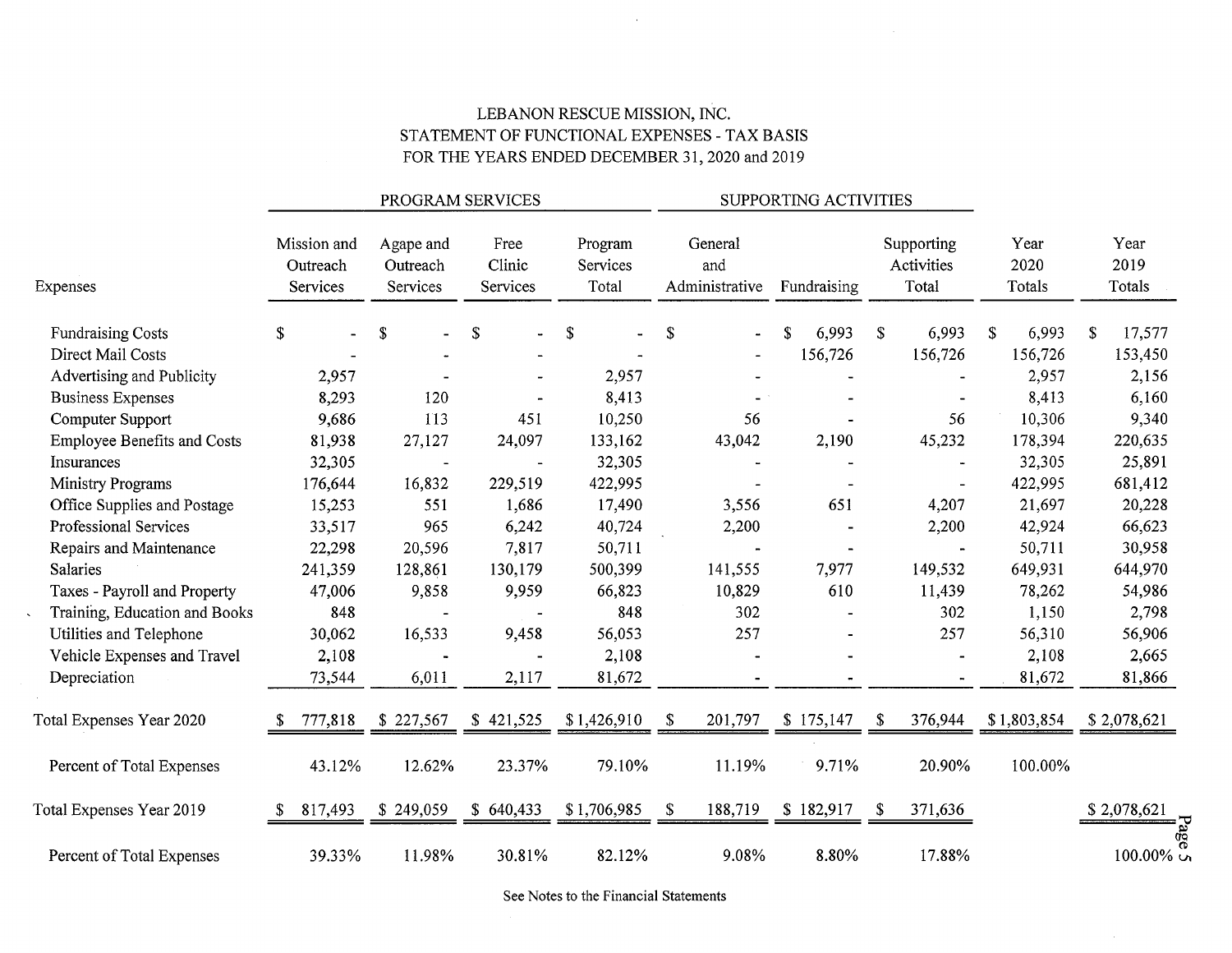## LEBANON RESCUE MISSION, INC. STATEMENT OF FUNCTIONAL EXPENSES -TAX BASIS FOR THE YEARS ENDED DECEMBER 31, 2019 and 2018

|                                    | PROGRAM SERVICES |                                     |                                   |                            | SUPPORTING ACTIVITIES        |    |                                  |              |     |                                   |                        |    |                        |
|------------------------------------|------------------|-------------------------------------|-----------------------------------|----------------------------|------------------------------|----|----------------------------------|--------------|-----|-----------------------------------|------------------------|----|------------------------|
| Expenses                           |                  | Mission and<br>Outreach<br>Services | Agape and<br>Outreach<br>Services | Free<br>Clinic<br>Services | Program<br>Services<br>Total |    | General<br>and<br>Administrative | Fundraising  |     | Supporting<br>Activities<br>Total | Year<br>2019<br>Totals |    | Year<br>2018<br>Totals |
| <b>Fundraising Costs</b>           | \$               |                                     | \$                                | S                          | S                            | S. |                                  | 17,577<br>\$ | -S  | 17,577                            | 17,577<br>\$           | S. | 22,676                 |
| Direct Mail Costs                  |                  |                                     |                                   |                            |                              |    |                                  | 153,450      |     | 153,450                           | 153,450                |    | 124,683                |
| Advertising and Publicity          |                  | 2,156                               |                                   |                            | 2,156                        |    |                                  |              |     |                                   | 2,156                  |    | 1,780                  |
| <b>Business Expenses</b>           |                  | 6,035                               | 125                               |                            | 6,160                        |    |                                  |              |     |                                   | 6,160                  |    | 5,465                  |
| Computer Support                   |                  | 8,488                               |                                   | 852                        | 9,340                        |    |                                  |              |     |                                   | 9,340                  |    | 5,588                  |
| <b>Employee Benefits and Costs</b> |                  | 101,131                             | 43,151                            | 25,305                     | 169,587                      |    | 48,340                           | 2,708        |     | 51,048                            | 220,635                |    | 204,329                |
| Insurances                         |                  | 25,891                              |                                   |                            | 25,891                       |    |                                  |              |     |                                   | 25,891                 |    | 35,118                 |
| <b>Ministry Programs</b>           |                  | 205,005                             | 41,070                            | 435,337                    | 681,412                      |    |                                  |              |     |                                   | 681,412                |    | 683,321                |
| Office Supplies and Postage        |                  | 13,177                              | 198                               | 1,654                      | 15,029                       |    | 4,540                            | 659          |     | 5,199                             | 20,228                 |    | 24,123                 |
| Professional Services              |                  | 44,432                              | 525                               | 17,716                     | 62,673                       |    | 3,950                            |              |     | 3,950                             | 66,623                 |    | 47,752                 |
| Repairs and Maintenance            |                  | 23,738                              | 5,139                             | 2,081                      | 30,958                       |    |                                  |              |     |                                   | 30,958                 |    | 34,534                 |
| Salaries                           |                  | 254,019                             | 125,643                           | 135,245                    | 514,907                      |    | 122,146                          | 7,917        |     | 130,063                           | 644,970                |    | 589,364                |
| Taxes - Payroll and Property       |                  | 22,549                              | 12,141                            | 10,345                     | 45,035                       |    | 9,345                            | 606          |     | 9,951                             | 54,986                 |    | 50,976                 |
| Training, Education and Books      |                  | 2,746                               |                                   | 52                         | 2,798                        |    |                                  |              |     |                                   | 2,798                  |    | 4,299                  |
| Utilities and Telephone            |                  | 31,723                              | 15,056                            | 9,729                      | 56,508                       |    | 398                              |              |     | 398                               | 56,906                 |    | 62,346                 |
| Vehicle Expenses and Travel        |                  | 2,665                               |                                   |                            | 2,665                        |    |                                  |              |     |                                   | 2,665                  |    | 4,661                  |
| Depreciation                       |                  | 73,738                              | 6,011                             | 2,117                      | 81,866                       |    |                                  |              |     |                                   | 81,866                 |    | 84,310                 |
| Total Expenses Year 2019           |                  | 817,493                             | \$249,059                         | \$640,433                  | \$1,706,985                  | \$ | 188,719                          | \$182,917    | \$  | 371,636                           | \$2,078,621            |    | \$1,985,325            |
| Percent of Total Expenses          |                  | 39.33%                              | 11.98%                            | 30.81%                     | 82.12%                       |    | 9.08%                            | 8.80%        |     | 17.88%                            | 100.00%                |    |                        |
| Total Expenses Year 2018           |                  | 841,300                             | \$220,949                         | \$661,309                  | \$1,723,558                  | -S | 104,103                          | \$157,664    | \$. | 261,767                           |                        |    | \$1,985,325            |
| Percent of Total Expenses          |                  | 42.38%                              | 11.13%                            | 33.31%                     | 86.81%                       |    | 5.24%                            | 7.94%        |     | 13.19%                            |                        |    | Page<br>$100.00\%$ o   |

See Notes to the Financial Statements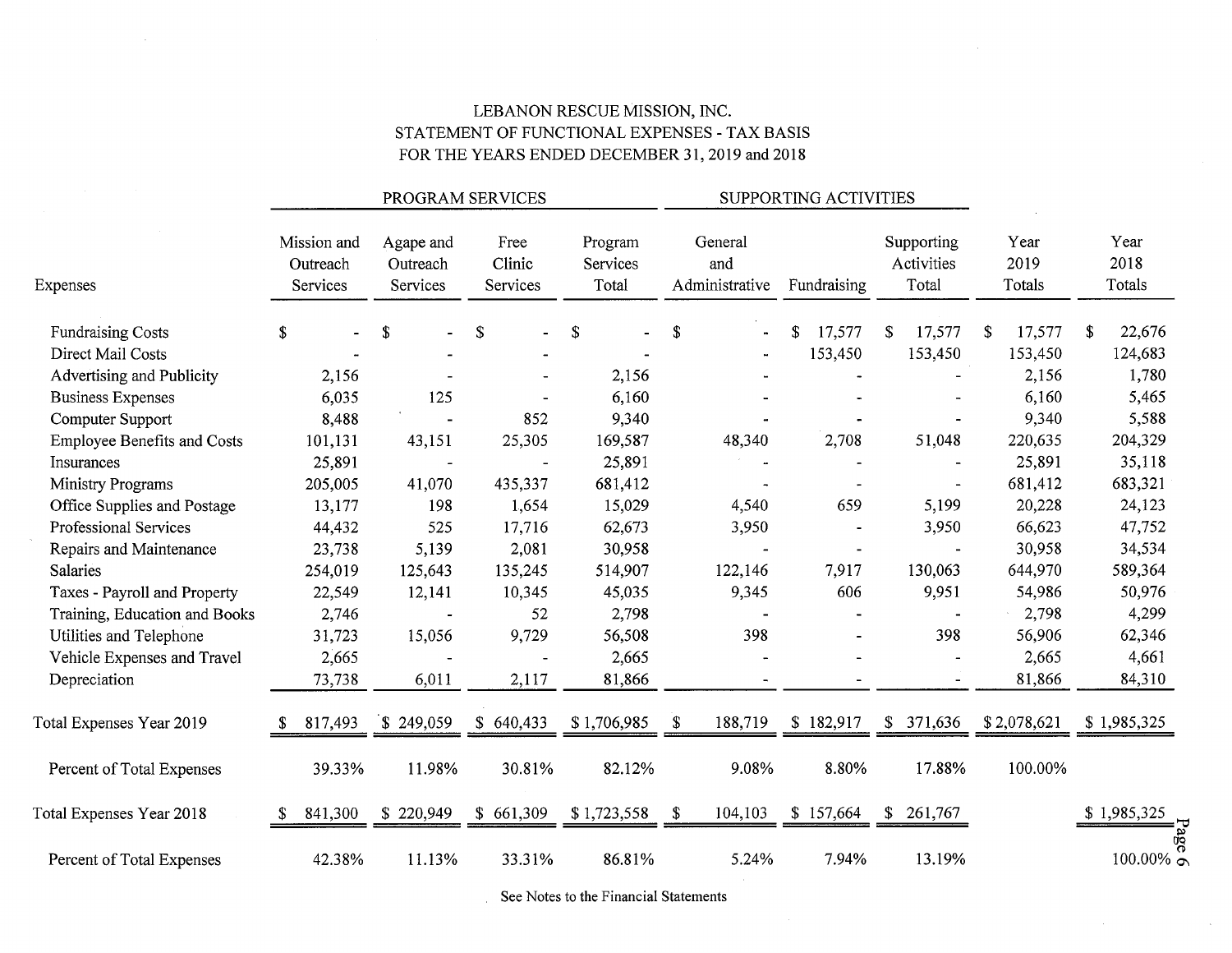# LEBANON RESCUE MISSION, INC. STATEMENT OF CASH FLOWS FOR THE YEARS ENDED DECEMBER 31, 2020  $\&$  2019

|                                                        | 2020           |            | 2019            |  |
|--------------------------------------------------------|----------------|------------|-----------------|--|
| Cash Flows from Operating Activities                   |                |            |                 |  |
| Change in Net Assets                                   | $\mathbb{S}_-$ | 304,231    | 61,685          |  |
| <b>Excess Support and Revenues over Expenses</b>       |                | 304,231    | \$<br>61,685    |  |
| Adjustments to reconcile change in net assets          |                |            |                 |  |
| to net cash provided by (used in) operating activities |                |            |                 |  |
| Depreciation                                           |                | 81,672     | 81,866          |  |
| (Increase)/Decrease in Utility Deposits                |                |            | (2,656)         |  |
| Increase/(Decrease) in Accounts Payable                |                | 4,090      | 1,712           |  |
| Increase/(Decrease) in Deferred Contributions          |                | (8,609)    | 2,951           |  |
| Net cash provided by (used in) operating activities    | \$             | 381,384    | \$<br>145,558   |  |
| Cash Flows from Investing Activities                   |                |            |                 |  |
| Purchase of Property and Equipment                     | \$             | (28, 393)  | \$<br>(21, 117) |  |
| Net Transfer of Funds (to)/from Temporary Investments  |                | (241, 264) | 41,248          |  |
| Net cash provided by (used in) investing activities    |                | (269, 657) | 20,131          |  |
| <b>Cash Flows from Financing Activities</b>            |                |            |                 |  |
| Proceeds (Payment) from Loan Payable                   | \$             | (51, 568)  | \$<br>(4,762)   |  |
| Net cash provided by (used in) financing activities    |                | (51, 568)  | (4,762)         |  |
| Net Increase (Decrease) in Cash and Cash Equivalents   | \$             | 60,159     | \$<br>160,927   |  |
| Cash and Cash Equivalents, Beginning of Year           |                | 273,509    | 112,582         |  |
| Cash and Cash Equivalents, End of Year                 | \$             | 333,668    | \$<br>273,509   |  |

 $\bar{z}$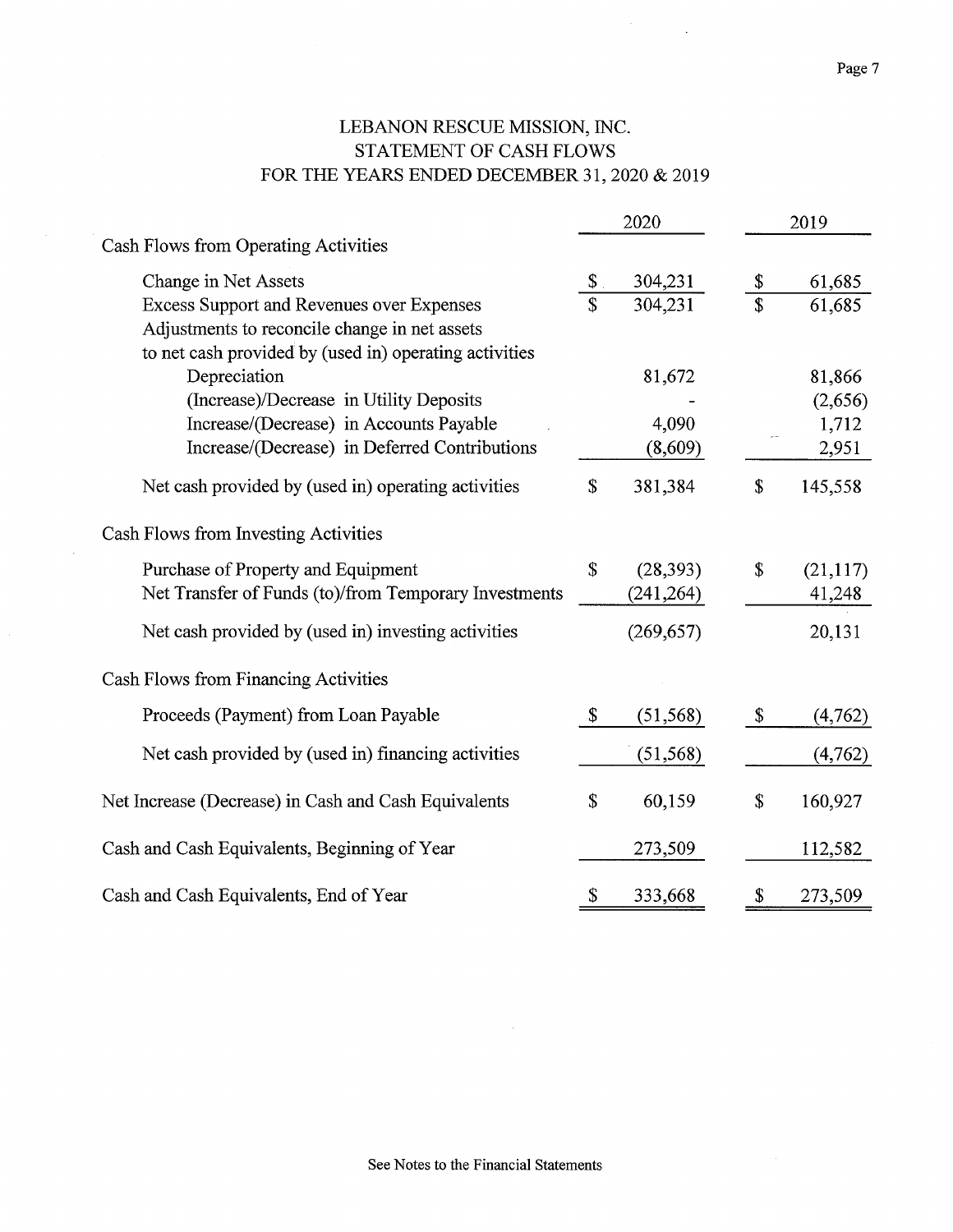## Lebanon Rescue Mission, Inc. Statement of Cash Flows For the Years Ended December 31, 2020 and 2019

|                                                         | 2020                 | 2019 |                |  |
|---------------------------------------------------------|----------------------|------|----------------|--|
| Analysis of Cash and Cash Equivalents                   |                      |      |                |  |
| Beginning of Year                                       |                      |      |                |  |
| Cash on Hand<br>Cash in Bank - Checking                 | \$<br>500<br>273,009 | \$   | 500<br>112,082 |  |
| Total Cash and Cash Equivalents - Beginning of Year     | \$<br>273,509        | \$   | 112,582        |  |
| End of Year                                             |                      |      |                |  |
| Cash on Hand<br>Cash in Bank - Checking                 | \$<br>500<br>333,168 | \$   | 500<br>273,009 |  |
| Total Cash and Cash Equivalents - End of Year           | 333,668              |      | 273,509        |  |
| NET INCREASE (DECREASE) IN CASH<br>AND CASH EQUIVALENTS | 60,159               | S    | 160,927        |  |
| Total Cash paid for Interest                            | 784                  |      | 4,077          |  |
| Total Cash paid for excise taxes                        |                      |      |                |  |

 $\mathcal{A}^{\mathcal{A}}$ 

 $\mathcal{C}^{\perp}$ 

 $\bar{z}$ 

 $\hat{\boldsymbol{\beta}}$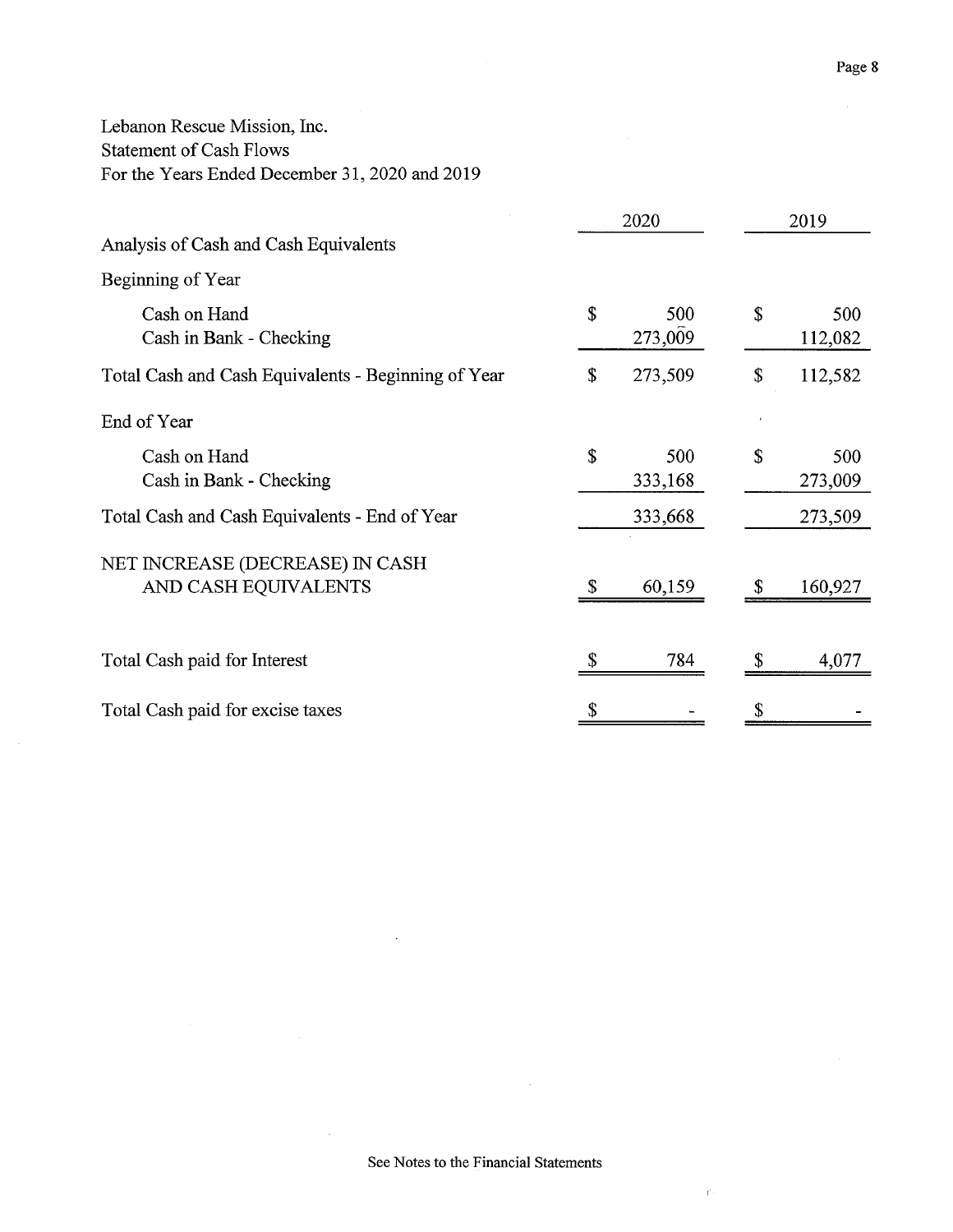## LEBANON RESCUE MISSION, INC. NOTES TO THE FINANCIAL STATEMENTS FOR THE YEARS ENDED DECEMBER 31, 2020 AND 2019

#### **NOTE #1 DESCRIPTION OF THE ORGANIZATION**

GENERAL. Lebanon Rescue Mission, Inc. is a nonprofit organization whose purpose is to assistant those struggling in our community with homelessness, life change programming, food insecurities and needed health care. The Lebanon Rescue Mission was founded in 1945 and incorporated in 1951. The Lebanon Rescue Mission Inc. is exempt from federal income tax under Section 501(c) (3) of the Internal Revenue Code of 1986 as amended. The Lebanon Rescue Mission components include: Men's Campus for emergency housing and life change programs; Agape Family Shelter for women and their children; Lebanon Free Clinic, for those without health insurance or access to care; Agape Christmas, a seasonal outreach for senior and Back Dock Ministry, the sharing of and redistribution of very large donations received by LRM.

#### **NOTE #2 SUMMARY OF SIGNIFICANT ACCOUNTING POLICIES**

REPRESENTATION. This summary of significant accounting policies of the Lebanon Rescue Mission, Inc., forthwith referred to as "Organization" is presented to assist in understanding the Organization's financial statements. The financial statements and notes are representations of the Organization's management who is responsible for their integrity and objectivity.

BASIS OF ACCOUNTING. It is the policy of the Lebanon Rescue Mission, Inc. to prepare its financial statements on the accrual basis of accounting in accordance with the tax basis of accounting. Accordingly, revenues are recognized when earned, and expenses are recorded when incurred.

BASIS OF PRESENTATION. Financial statement presentation follows the recommendations of the Financial Accounting Standards Board in its Accounting Standards Update 2016-14, Presentation of Financial Statements of Not-for Profit Entities (FASB ASU 2016-14). Under this pronouncement Lebanon Rescue Mission, Inc. is required to report information regarding its financial position and activities according to the following net asset classifications:

Net Assets without Donor Restrictions - Net Assets that are not subject to donor-imposed restrictions and may be expended for any purpose in performing the primary objectives of the organization. These net assets may be used at the discretion of the Organization's management and the board of directors.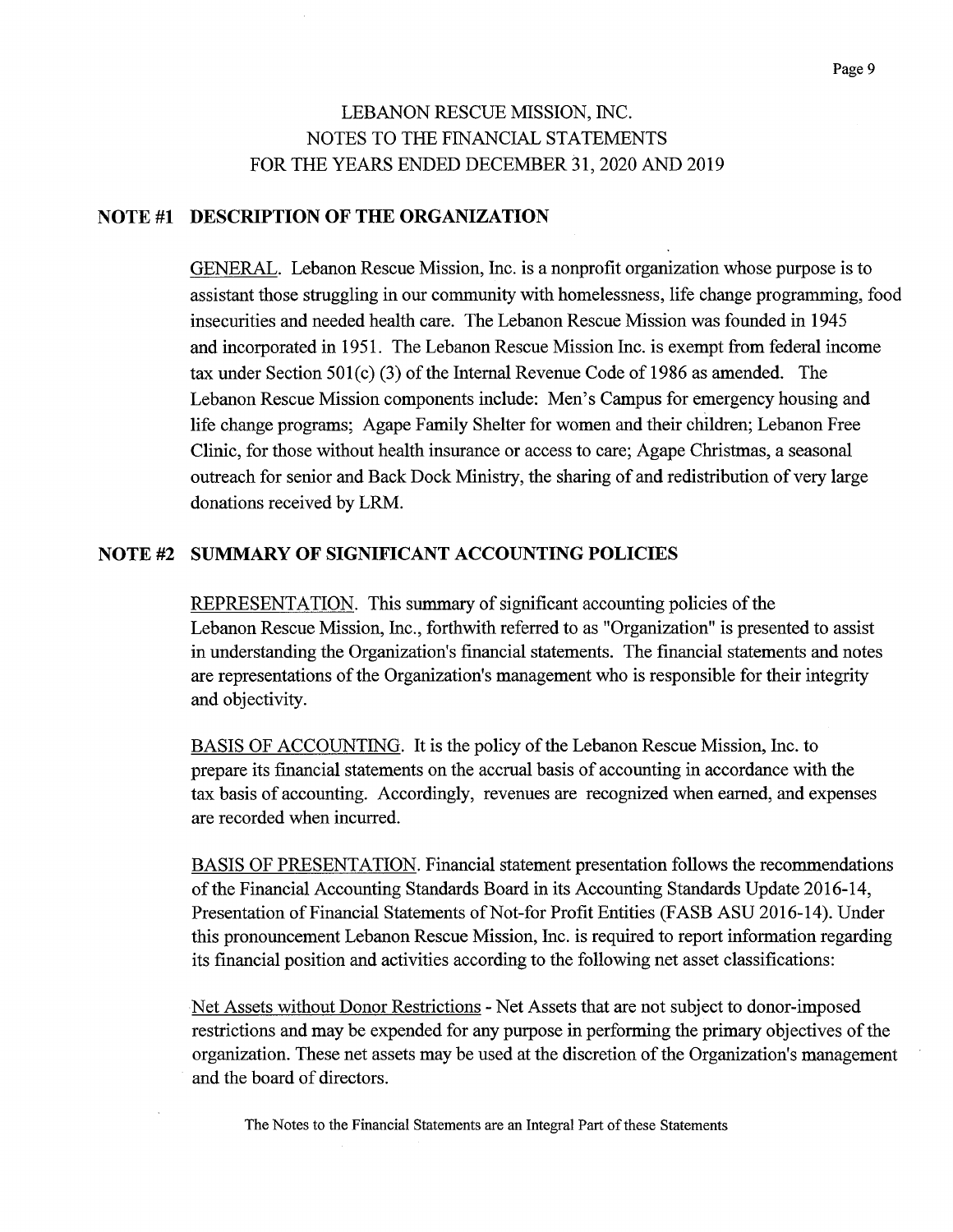### **NOTE #2 SUMMARY OF SIGNIFICANT ACCOUNTING POLICIES - continued**

#### BASIS OF PRESENTATION. continued

Net Assets with Donor Restrictions - Net assets subject to stipulations imposed by donors and grantors. Some donor restrictions are temporary in nature; those restrictions will be met by actions of the Organization or by the passage of time. Other donor restrictions are perpetual in nature, where by the donor has stipulated the funds be maintained in perpetuity.

Donor restricted contributions are reported as increases in net assets with donor restrictions. When a restriction expires, net assets are reclassified from net assets with donor restrictions to net assets without donor restrictions in the statement of activities.

MEASURE OF OPERATIONS. The statements of activities reports all changes in net assets, including changes in net assets from operating and nonoperating activities. Operating activities consist of those items attributable to the Organization's ongoing fundraising activities and interest and dividends earned on investments. Nonoperating activities are limits to resources that generate return on investments and other activities considered to be of a more unusual or nonrecurring nature.

PUBLIC SUPPORT AND REVENUES. The Organization receives various contributions which are recorded as unrestricted when received unless specifically restricted by the donor. Grants and other contributions are reported as restricted support if received with donor stipulations that limit the use of the donated assets. When the restriction expires, that is when the stipulated time restriction or purpose restriction is accomplished, restricted net assets are reclassified to unrestricted net assets and reported in the statement of activities as net assets released from restrictions.

USE OF ESTIMATES. The preparation of financial statements in conformity with the basis of accounting the Organization uses for income tax purposes requires management to make estimates and assumptions that affect the reported amounts of assets and liabilities, disclosures of contingent assets and liabilities at the date of the financial statements and the reported amounts of revenues and expenses during the reported period. Actual results could differ from those estimates.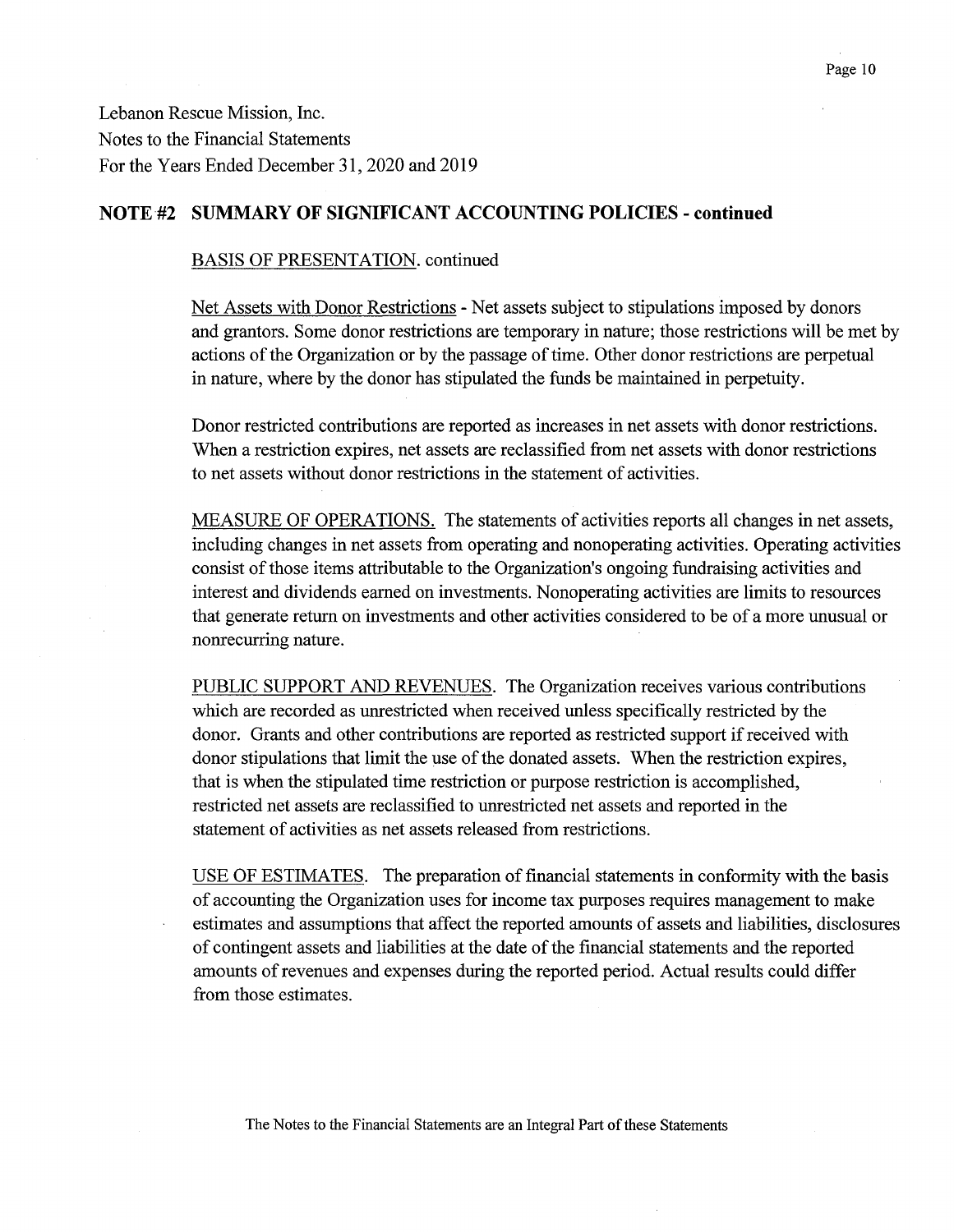## **NOTE #2 SUMMARY OF SIGNIFICANT ACCOUNTING POLICIES - continued**

INCOME TAXES. The Organization is a nonprofit corporation whose revenue is derived from fees, grants, contributions and other fundraising activities and is not subject to federal or state income taxes. The Organization is exempt from federal income taxes under section  $501(c)(3)$  of the Internal Revenue Code and is not considered a private foundation.

The accounting standard on accounting for uncertainty in income taxes addresses the determination whether tax benefits claimed or expected to be claimed on a tax return should be recorded in the financial statements. Under that guidance, the Organization may recognize the tax benefit from an uncertain tax position only if it is more likely than not that the tax position will not be sustained on examination by taxing authorities based on the technical merits of the position. Examples of tax positions include the tax-exempt status of the Organization and various positions related to the potential sources of unrelated business taxable income (UBIT). The tax benefits recognized in the financial statements from such a position are measured based on the largest benefit that has a greater than 50 percent likelihood of being realized upon ultimate settlement. There were no unrecognized tax benefits identified or recorded as liabilities for years ended December 31, 2020 and 2019.

The Organization files a federal Form 990 - Return of Organization Exempt From Income Tax. The Organization also files Charitable Registration Statement with the Commonwealth of Pennsylvania - Form BCO-10. The Organization is generally no longer subject to examination by the Internal Revenue Service for years before 2016.

CONTRIBUTIONS. Contributions received are recorded as net assets without donor restrictions or net assets with donor restrictions, depending on the existence and/or nature of any donor-imposed restrictions. Contributions that are restricted by the donor are reported as an increase in net assets without donor restrictions if the restriction expires in the reporting period in which the contribution is recognized. All other donor restricted contributions are reported as an increase in net assets with donor restrictions, depending on the nature of restriction. When a restriction expires (that is, when a stipulated time restriction ends or purpose restriction is accomplished), net assets with donor restrictions are reclassified to net assets without donor restrictions and reported in the statements of activities as net assets released from restrictions.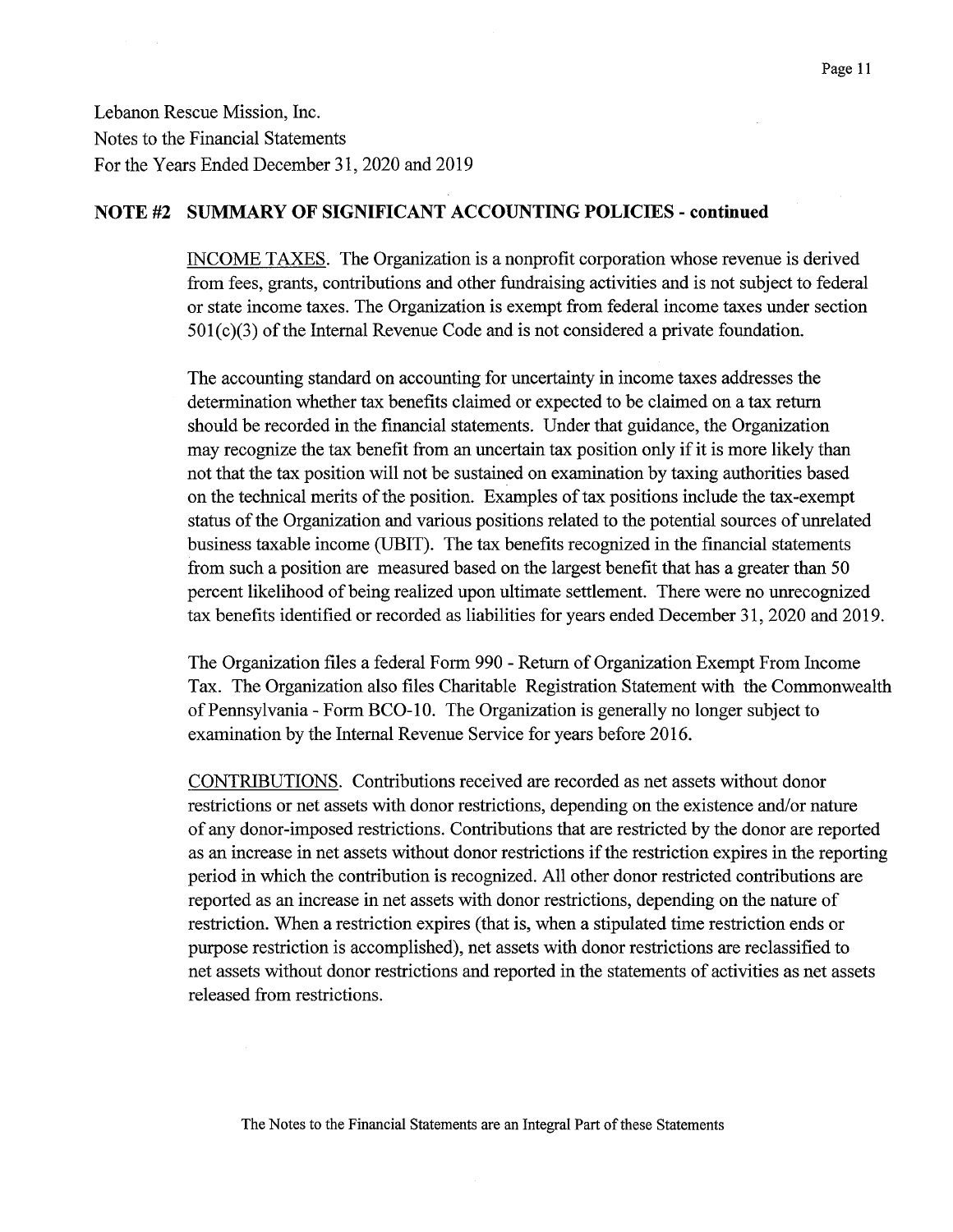## **NOTE #2 SUMMARY OF SIGNIFICANT ACCOUNTING POLICIES - continued**

### CONTRIBUTIONS - continued

Contributed property and equipment are recorded at fair value at the date of donation. Contributions with donor-imposed stipulations regarding how long the contributed assets must be used are recorded as net assets with donor restrictions; otherwise, the contributions are recorded as net assets without donor restrictions.

CASH AND CASH EQUIVALENTS. The Organization considers all highly liquid investments as available for current use with an initial maturity of one month or less to be cash equivalents. See Note #3.

ADVERTISING. Advertising costs are expensed when incurred.

REVENUE AND EXPENSES FOR SPECIAL EVENTS. In accordance with FASB ASC 958-225, the statement of activities and changes in net assets reports the gross amounts of revenues and expenses from fundraising activities.

INVESTMENTS. The Organization records investments based upon the recommendation of Statement of Financial Accounting Standards (SPAS) No. 124, *Accounting for Certain Investments Held by Not-for-Profit Organizations.* Provisions of the standard require that investments in equity securities with readily determined fair values, and all investments in debt securities be measured at fair market value in the statement of assets, liabilities and fund balances. The Organization has recorded the investments at fair market value accordingly.

ALLOCATION OF EXPENSES. The Organization uses the following policy in allocating its expenses:

- a. Costs allocated to programs include all related costs, such as activities expenses, maintenance of property and equipment and program administration.
- b. General administration and fundraising expenses come from general revenues.

The expenses that are allocated include the following:

| <b>Expenses</b> | Method of Allocation        |
|-----------------|-----------------------------|
| Payroll         | <b>Full Time Equivalent</b> |
| Insurance       | <b>Full Time Equivalent</b> |
| <b>Supplies</b> | Time and Effort             |
| Occupancy       | Square Footage              |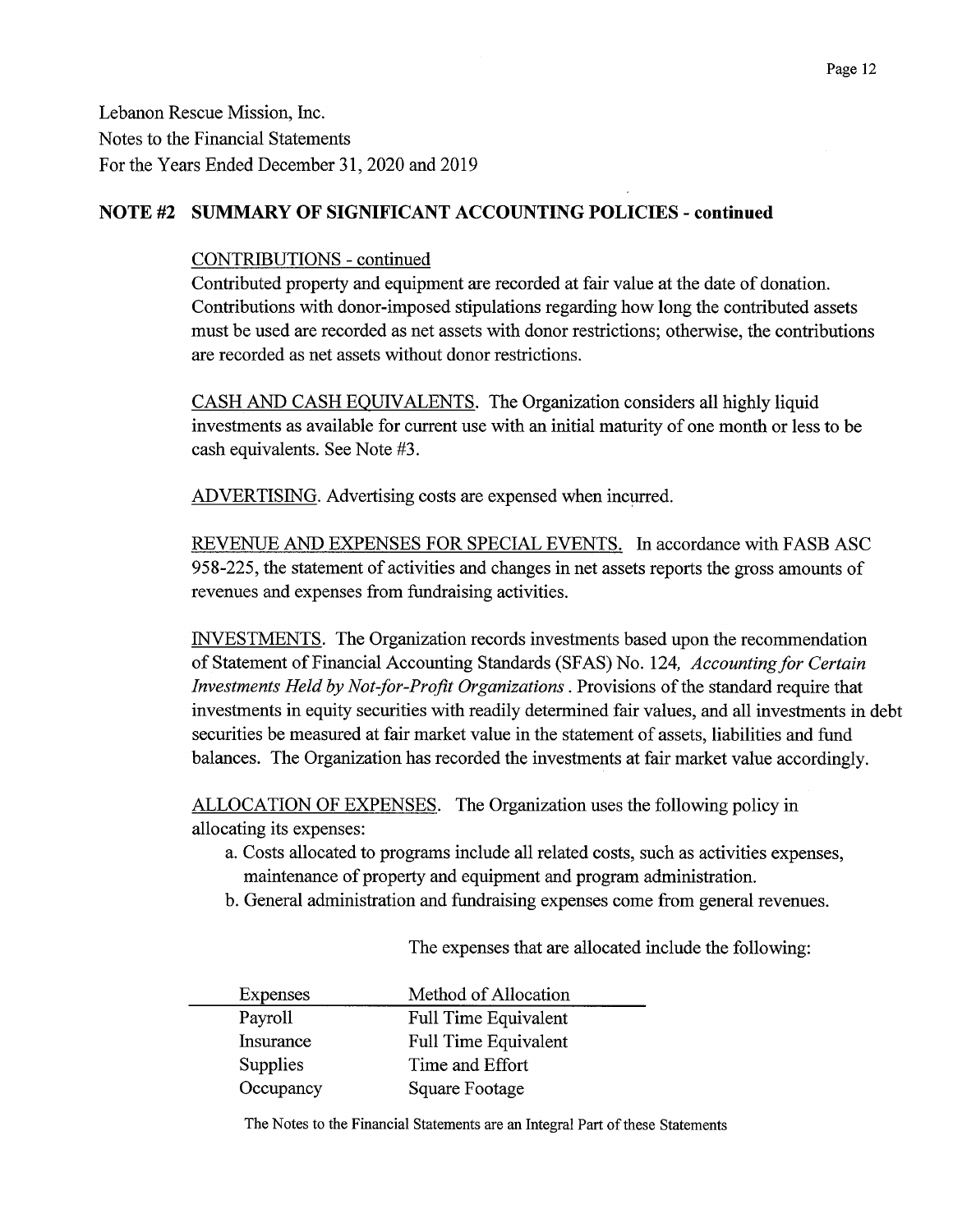#### **NOTE #2 SUMMARY OF SIGNIFICANT ACCOUNTING POLICIES - continued**

MEASURE OF OPERATIONS. The statements of activities reports all changes in net assets, including changes in net assets from operating and nonoperating activities. Operating activities consist of those items attributable to the Organization's ongoing assistance for the homeless and interest and dividends earned on investments. Nonoperating activities are limited to resources that generate return from investments and other activities considered to be of a more unusual or nonrecurring nature.

NEW ACCOUNTING PRONOUNCEMENT. On August 18, 2016, FASB issued ASU 2016-14, Not-for-Profit Entities (Topic 958)-Presentation of Financial Statements of Not-for-Profit Entities. The update addresses the complexity and understandability of net asset classification, deficiencies in information about liquidity and availability of resources, anc the lack of consistency in the type of information provided about expenses and investment return. The Organization has adjusted the presentation of these statements accordingly. The ASU has been applied retrospectively to all periods presented.

CONCENTRATION OF CREDIT RISK. Financial instruments that potentially subject The Organization to concentrations of credit risk consist principally of cash and cash equivalents and investments. The Organization maintains its cash and cash equivalents in various bank accounts that, at times, may exceed federally insured limits. The Organization's cash and cash equivalent accounts have been placed with high credit quality financial institutions. The Organization has not experienced, nor does it anticipate, any losses with respect to such accounts.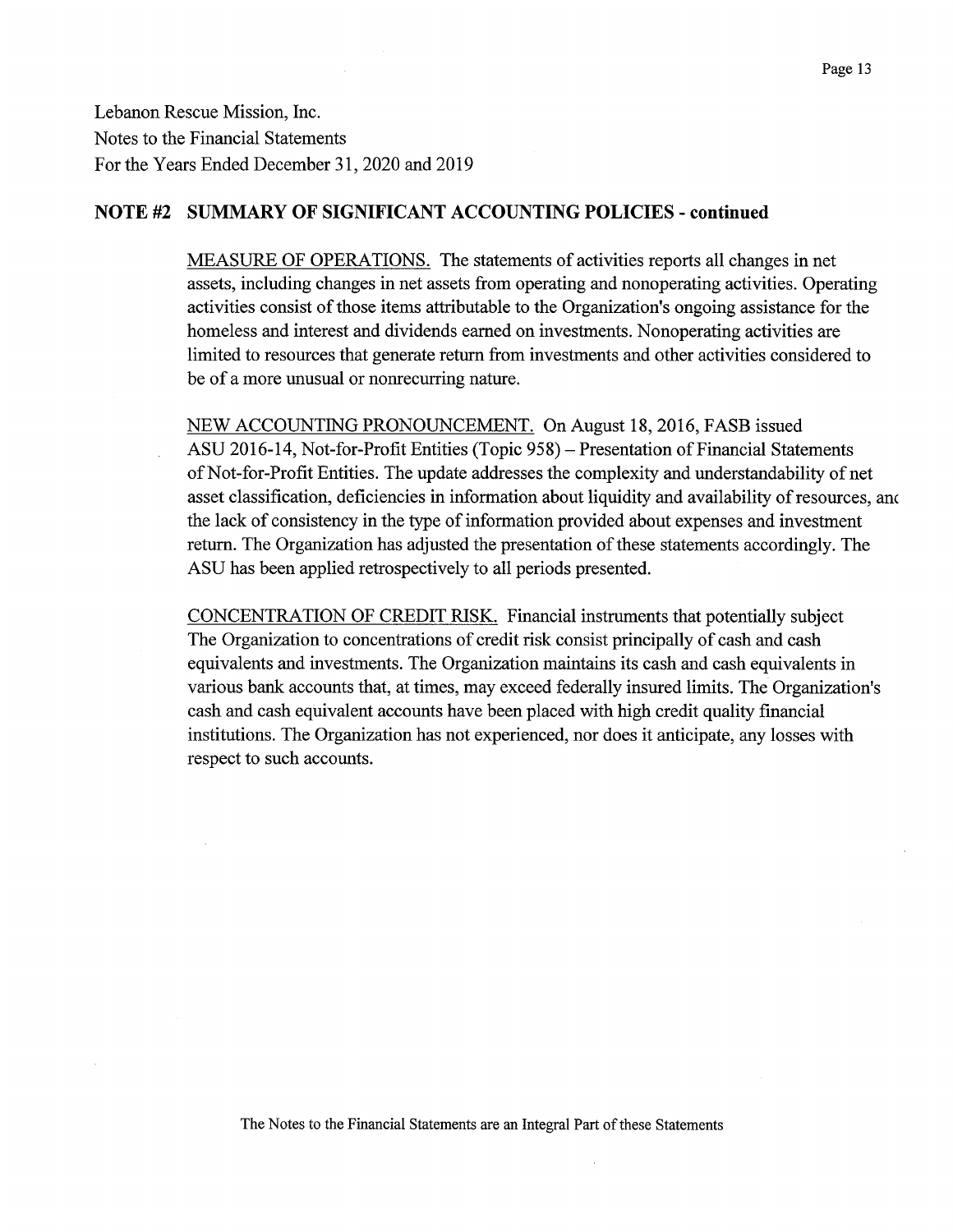#### **NOTE #2 SUMMARY OF SIGNIFICANT ACCOUNTING POLICIES - continued**

DEPRECIATION. Properties and equipment are carried at cost less accumulated depreciation. It is the policy of the Organization to charge all additions to the asset account and charge cost of repairs and maintenance to operations in the year incurred. The asset and accumulated depreciation accounts are relieved when properties or equipment are retired or otherwise disposed of. The depreciation and accumulated depreciation accounts reflect the depreciation allowed for income tax reporting. The Mission uses the following methods and useful lives in computing depreciation:

| Building and Improvements     | straight line | $20$ to 40 years |
|-------------------------------|---------------|------------------|
| <b>Furniture and Fixtures</b> | straight line | 5 to 10 years    |
| Vehicles                      | straight line | 7 to 10 years    |

Depreciation expense for the years ended December 31, 2020 and 2019, was \$81,672, and \$81,866, respectively.

SUMMARIZED COMPARATIVE INFORMATION. The statement of functional expenses includes certain prior year summarized comparative information in totals, but not by functional classification. Such information does not include sufficient detail to constitute a presentation in conformity with generally accepted accounting principles of the United States of America. Accordingly these financial statements should be read in conjunction with the prior year's financial statements from which the summarized information was derived.

#### **NOTE #3 CASH AND CASH EQUIVALENTS**

For purposes of these Financial Statements Cash and Cash Equivalents consist of the following:

| CASH AND CASH EQUIVALENTS                 |   | 12/31/2020         | 12/31/2019 |                |  |  |
|-------------------------------------------|---|--------------------|------------|----------------|--|--|
| Cash on Hand<br>Cash in Bank - M & T Bank | S | 500<br>333,168     | \$         | 500<br>273,009 |  |  |
| Total Cash and Cash Equivalents           |   | 333,668 \$ 273,509 |            |                |  |  |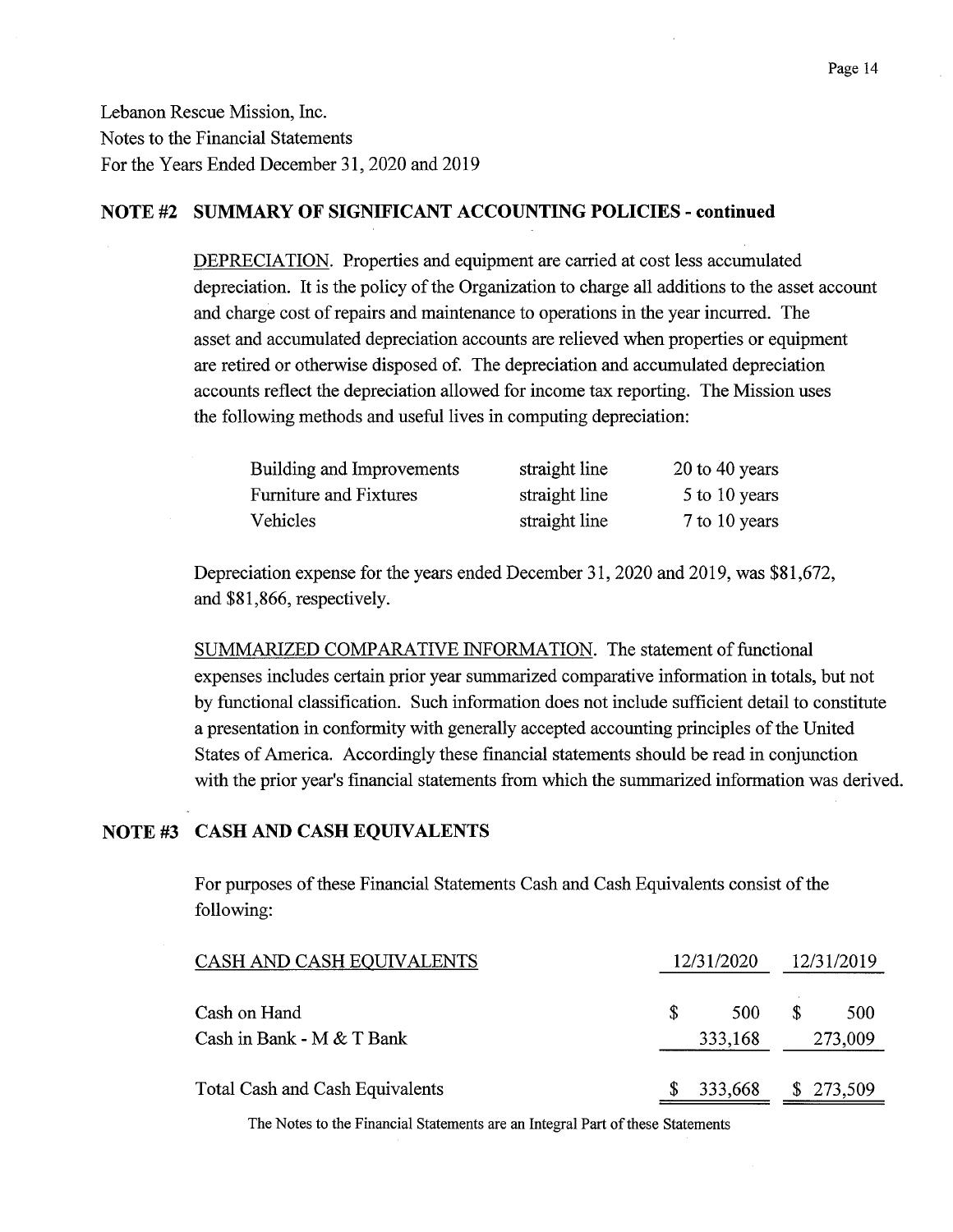#### **NOTE #4 DONATED ITEMS**

Gifts in Kind - During the year various items were donated, including numerous supplies, food items and other items used in the ministry. Beginning in 2015 these items were valued at an estimated fair value, and thereby are shown on the financial statements. SF AS No. 116 states the contributions are to be included if measurable and material. Contributions are to be valued at fair market value at time contribution is received. Therefore, beginning in the year 2015, the food received was weighed calculated and an estimated value per pound was used to record the contribution. Other goods, including supplies and medicine was valued at estimated retail cost. The fair value of the Gifts-in-Kind were accounted for in these financial statements for the years 2020 and 2019.

| Gifts-in-Kind valuation           | Year 2020 |         |    | Year 2019 |
|-----------------------------------|-----------|---------|----|-----------|
| Men's Shelter - Food lbs.         |           | 60,811  |    | 96,159    |
| Men's Shelter - Food Value        | S         | 131,269 | \$ | 144,238   |
| Men's Shelter - Other             |           | 22,382  |    | 42,271    |
| Total Men's Shelter Gifts-in-Kind | \$        | 153,651 | \$ | 186,509   |
| Agape Shelter - Food Value        |           | 53      |    | 1,323     |
| Agape Shelter - Other             |           | 4,328   |    | 29,926    |
| Clinic - Medicine Value           |           | 204,145 |    | 267,680   |
| Clinic - Other                    |           | 4,956   |    | 149,467   |
| Total Value Gifts-in-Kind         | S         | 367,133 | S  | 634,905   |

#### **NOTE#S VOLUNTEER TIME**

Various individuals and numerous church groups gave many volunteer hours to the Lebanon Rescue Mission's cause. There was no value assigned to these volunteer hours and thus are not a part of these financial statements, however, the medical clinic does maintain records of medical professional volunteer time and estimated valuation.

The medical volunteers for the year 2020 included volunteers, 0 hours. The estimated value included in these financial statements for year 2020 is \$0. The medical volunteers for the year 2019 included thirty-nine volunteers, 2,264 hours. The estimated value included in these financial statements for year 2019 is \$134,135.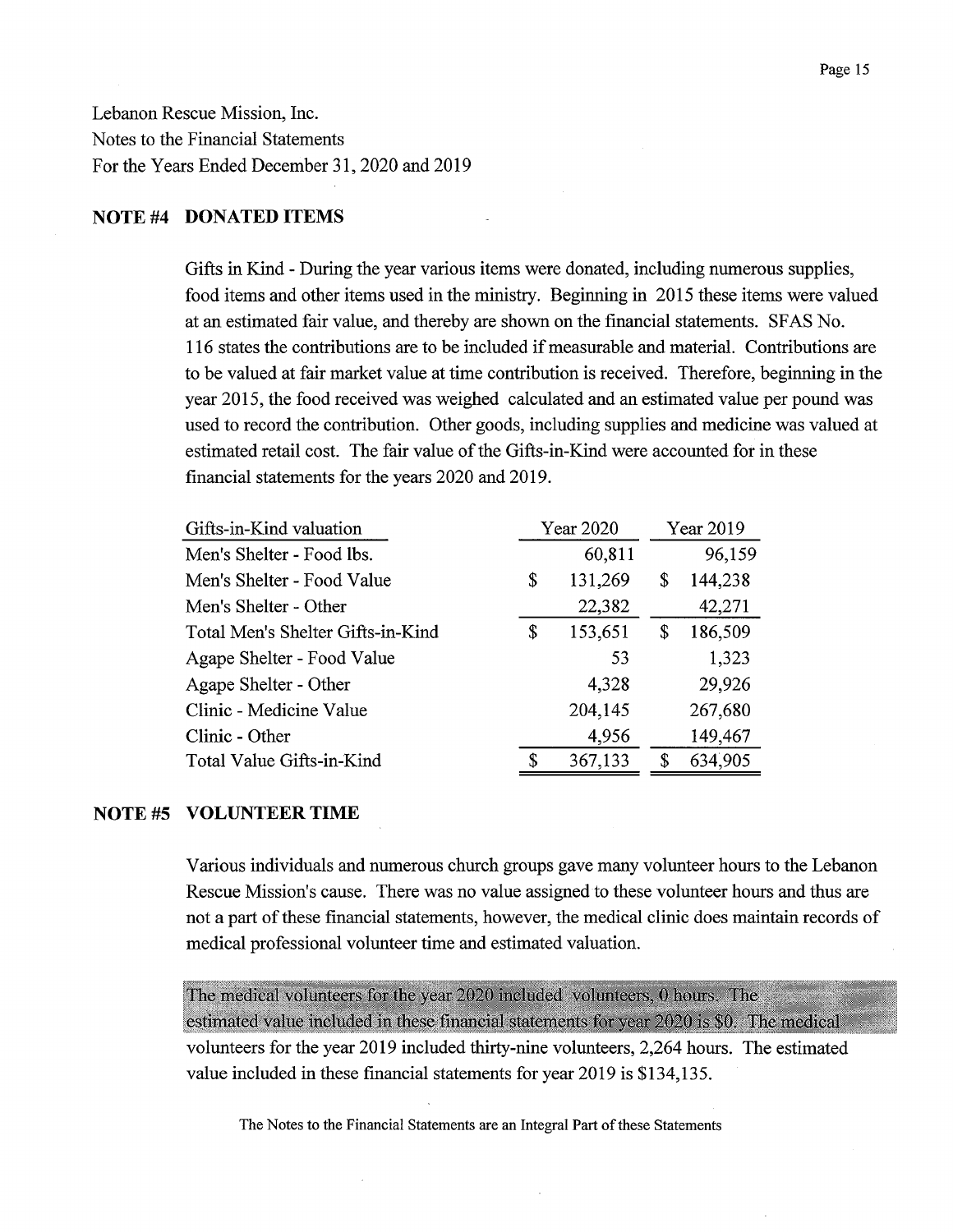## **NOTE #6 AVAILABILITY AND LIQUIDITY**

The following represents the Organizations financial assets as of December 31, 2020 and 2019:

| Financial Assets at Fiscal Year End:                                                              | 12/31/2020 |                      |    | 12/31/2019                        |  |  |
|---------------------------------------------------------------------------------------------------|------------|----------------------|----|-----------------------------------|--|--|
| Cash and Cash Equivalents                                                                         |            | 664,197              | \$ | 273,509                           |  |  |
| <b>Total Financial Assets</b><br>Less Current Liabilities<br><b>Less Current Portion Mortgage</b> | \$         | 664,197<br>(17, 129) |    | \$273,509<br>(18,697)<br>(2, 469) |  |  |
| Less amounts with Donor Restrictions                                                              |            |                      |    |                                   |  |  |
| Financial assets available to meet general<br>expenditures over the next twelve months            |            | 681,326              |    | \$292,206                         |  |  |

## **NOTE #7 CONCENTRATION OF CREDIT RISK**

The Organization maintains cash balances at M&T Bank. Accounts at M&T Bank are insured by the Federal Deposit Insurance Corporation (FDIC insured) up to \$250,000. The Organization has not experienced any loss in such accounts. The Organization believes it is not exposed to any significant credit risk on its cash balances.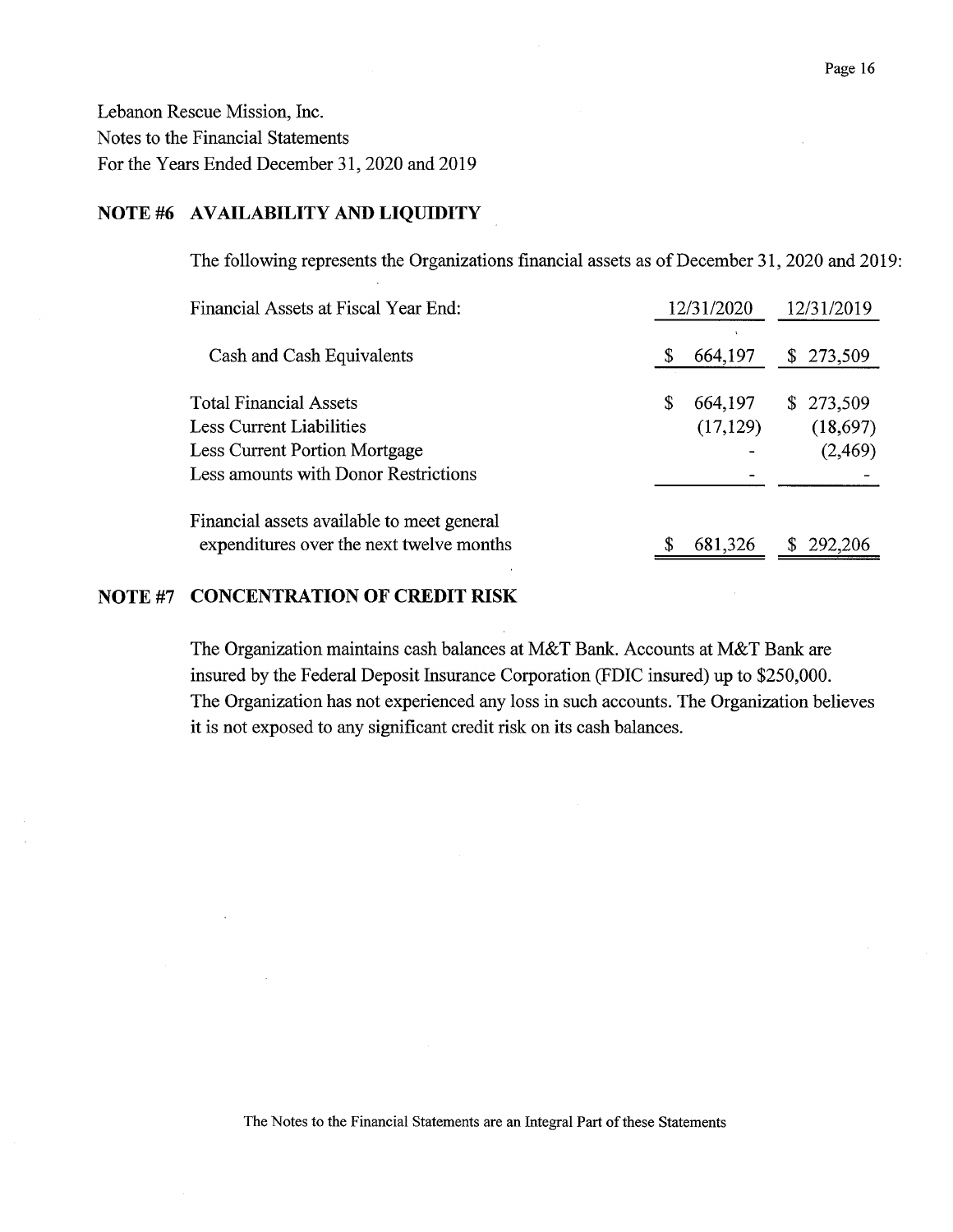## **NOTE #8 FIXED ASSETS**

Fixed assets are recorded at actual acquisition cost. Capital improvements and equipment are also recorded at actual acquisition costs. When an asset is retired or replaced, the cost of the replaced asset is removed from fixed assets. Accumulated depreciation is accumulation of annual depreciation calculated under the methods described in Note #2.

#### FIXED ASSETS AS OF DECEMBER 31, 2020

|                               |             |   |              | Cost Less    |
|-------------------------------|-------------|---|--------------|--------------|
| Description                   | Cost        |   | Depreciation | Depreciation |
|                               | \$2,900,166 | S | 648,037      | \$2,252,129  |
| Building and Improvements     |             |   |              |              |
| <b>Furniture and Fixtures</b> | 156,909     |   | 94,986       | 61,923       |
| Vehicles                      | 44,147      |   | 28,864       | 15,283       |
|                               |             |   |              |              |
| Total                         | \$3,101,222 | S | 771,887      | \$2,329,335  |

#### FIXED ASSETS AS OF DECEMBER 31, 2019

 $\ddot{\phantom{a}}$ 

|                               |             |              |         | Cost Less    |
|-------------------------------|-------------|--------------|---------|--------------|
| Description                   | Cost        | Depreciation |         | Depreciation |
|                               |             |              |         |              |
| Building and Improvements     | \$2,871,682 | S            | 581,420 | \$2,290,262  |
| <b>Furniture and Fixtures</b> | 156,909     |              | 83,327  | 73,582       |
| Vehicles                      | 44,147      |              | 25,468  | 18,679       |
|                               |             |              |         |              |
| Total                         | \$3,072,738 | S            | 690,215 | \$2,382,523  |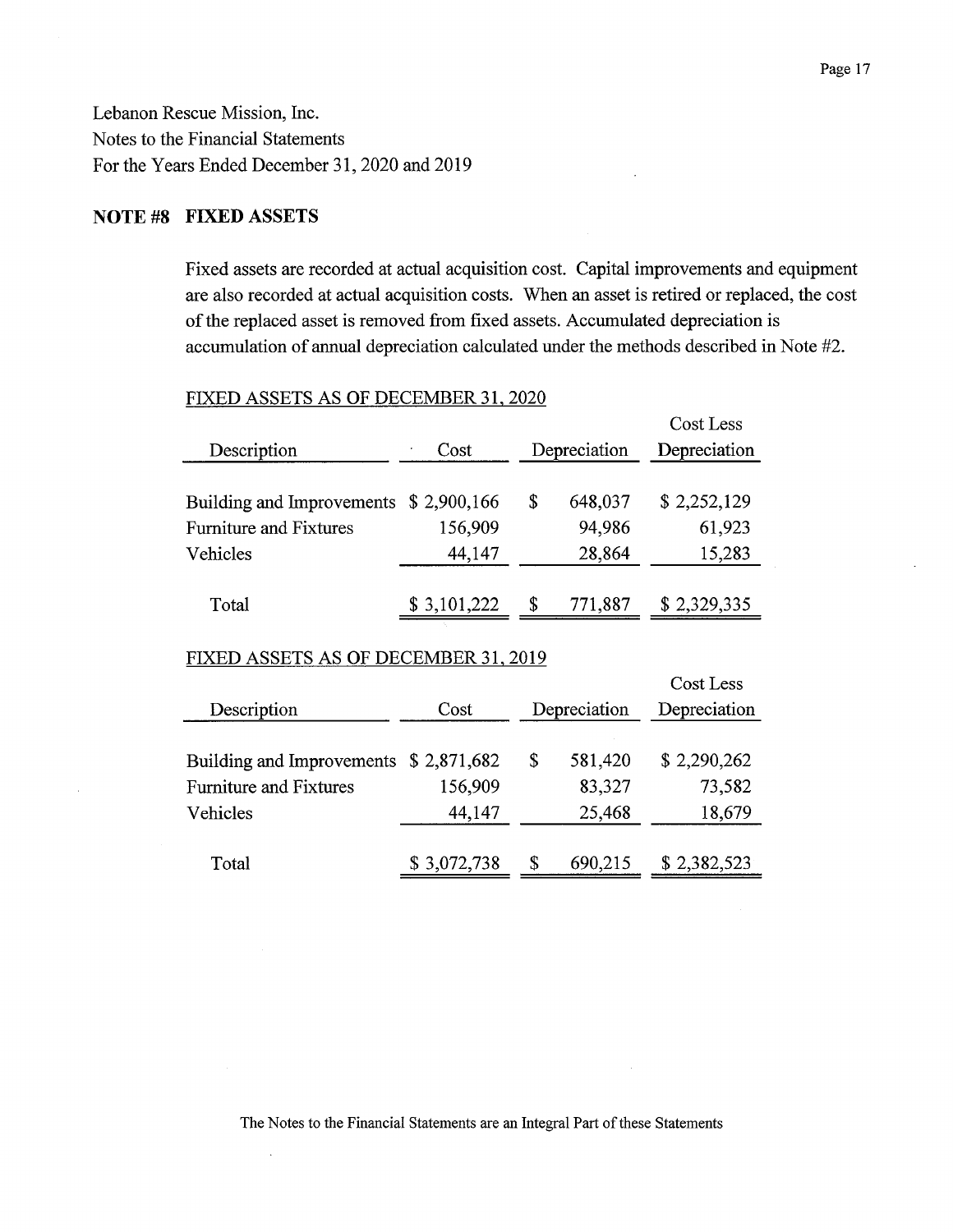### **NOTE #9 TEMPORARILY RESTRICTED ASSETS**

The Lebanon Rescue Mission, Inc. has received monies from a donor designated to be used for education purposes. These monies are currently held in a separate account restricted for the designated purpose.

The board has set up restricted reserve funds to be used for specific purposes. These monies are released from restrictions when the restricted purpose expenses occur.

The Lebanon Rescue Mission, Inc. also has received monies for Operation Santa. These monies are deposited into a separate account and disbursed for the restricted purpose as needed.

| <b>TEMPORARILY RESTRICTED ASSETS</b>                                                         | 12/31/2020                    | 12/31/2019            |  |
|----------------------------------------------------------------------------------------------|-------------------------------|-----------------------|--|
| Certificate of Deposit - Unemployment Reserve<br>Certificate of Deposit - Facilities Reserve | \$<br>3.703<br>$\blacksquare$ | \$<br>3,702<br>75,270 |  |
| <b>Endowment Fund</b>                                                                        | 326,826                       | 10,003                |  |
| <b>Total Temporarily Restricted Assets</b>                                                   | 330,529                       | 88,975                |  |

#### **NOTE #10 TEMPORARY INVESTMENTS**

For purposes of these Financial Statements Temporary Investments consist of the following:

| <b>TEMPORARY INVESTMENTS</b>                                                                                          | 12/31/2020             |    | 12/31/2019                |  |
|-----------------------------------------------------------------------------------------------------------------------|------------------------|----|---------------------------|--|
| Temporarily Restricted Assets - See Note #9                                                                           |                        |    |                           |  |
| Certificate of Deposit - Unemployment Reserve<br>Certificate of Deposit - Facilities Reserve<br><b>Endowment Fund</b> | \$<br>3,703<br>326,826 | \$ | 3,702<br>75,270<br>10,003 |  |
| <b>Total Temporary Investments</b>                                                                                    | 330,529                |    | 88,975                    |  |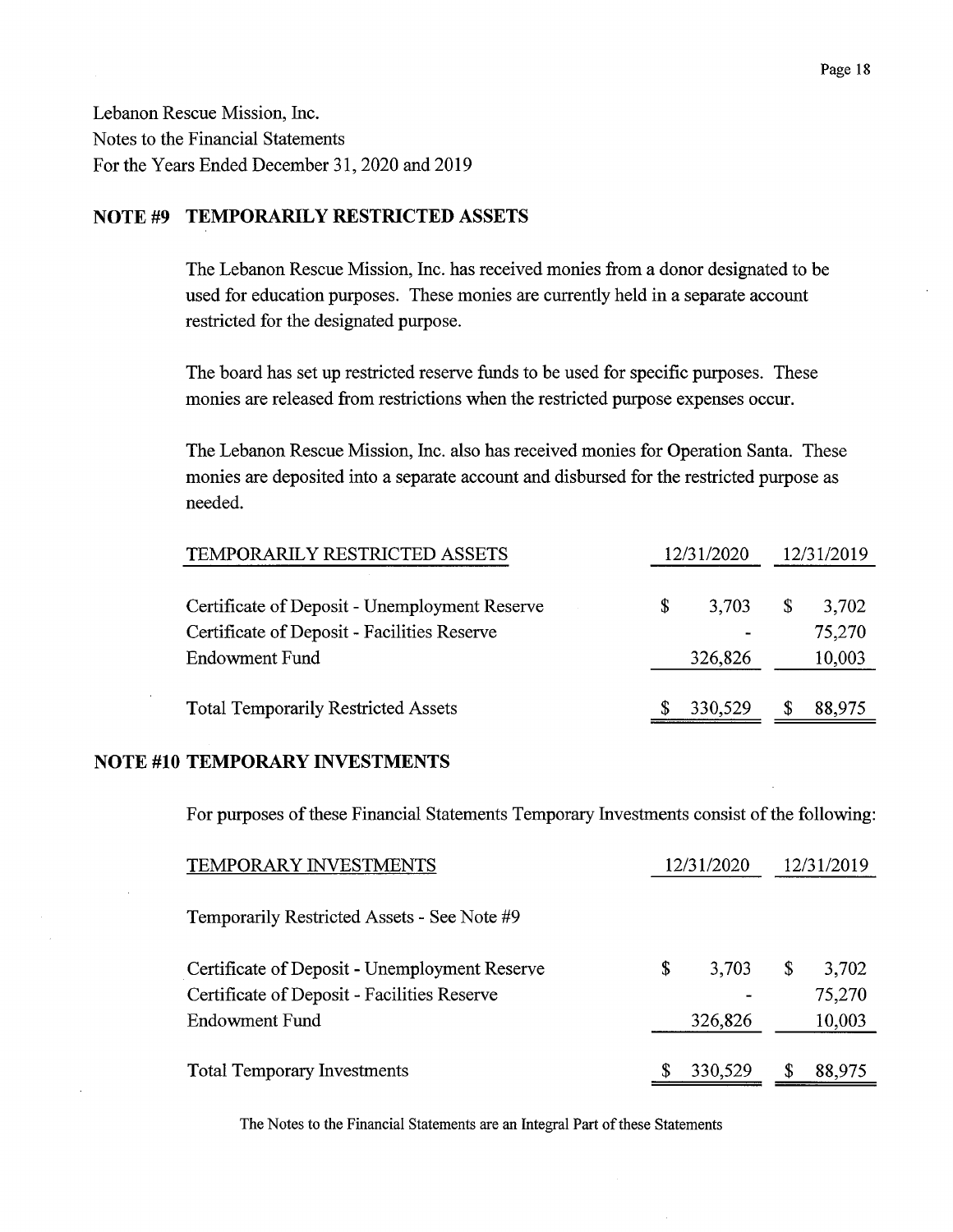#### **NOTE #12 MORTGAGE PAYABLE**

On April 17, 2013, Lebanon Rescue Mission, Inc. secured a commercial promissory note for \$2,000,000 from First Citizens Bank. The note is secured by the property located at 1223 Bittner Blvd, Lebanon County, Lebanon, PA 17046. The mortgage was satisfied in full and paid off during the year 2020.

#### **NOTE #13 PENSION PLAN**

The Organization has a 403(b) Pension plan. All Full-Time employees are eligible to participate for this elective deferral. The Organization matches the contribution up to a maximum of 5% of employees wages. The monies are currently invested with Vanguard.

#### **NOTE #14 FUNDRAISING**

Fundraising and direct mailing receipts and direct expenses for 2020 and 2019 are as follows:

| Year 2020 |
|-----------|
|           |

|                          |             |          | Direct |          |    | Gross   | Gross    |  |
|--------------------------|-------------|----------|--------|----------|----|---------|----------|--|
|                          |             | Receipts |        | Expenses |    | Profit  | Profit % |  |
| Direct Mailing           | \$          | 935,008  | \$     | 156,762  | \$ | 778,246 | 83.23%   |  |
| Fundraising              |             |          |        |          |    |         |          |  |
| Banquet                  |             |          |        |          |    |         | $0.00\%$ |  |
| <b>Other Fundraisers</b> |             | 41,157   |        | 6,993    |    | 34,164  | 83.01%   |  |
| Totals                   | $\mathbf S$ | 976,165  | \$     | 163,755  | \$ | 812,410 | 83.22%   |  |
| Year 2019                |             |          |        |          |    |         |          |  |
|                          |             |          |        | Direct   |    | Gross   | Gross    |  |
|                          |             | Receipts |        | Expenses |    | Profit  | Profit % |  |
| Direct Mailing           | \$          | 682,083  | \$     | 153,450  | \$ | 528,633 | 77.50%   |  |
| Fundraising              |             |          |        |          |    |         |          |  |
| Banquet                  |             | 30,804   |        | 7,037    |    | 23,767  | 77.16%   |  |
| <b>Other Fundraisers</b> |             | 24,669   |        | 10,540   |    | 14,129  | 57.27%   |  |
| Totals                   | S           | 737,556  | \$     | 171,027  | \$ | 566,529 | 76.81%   |  |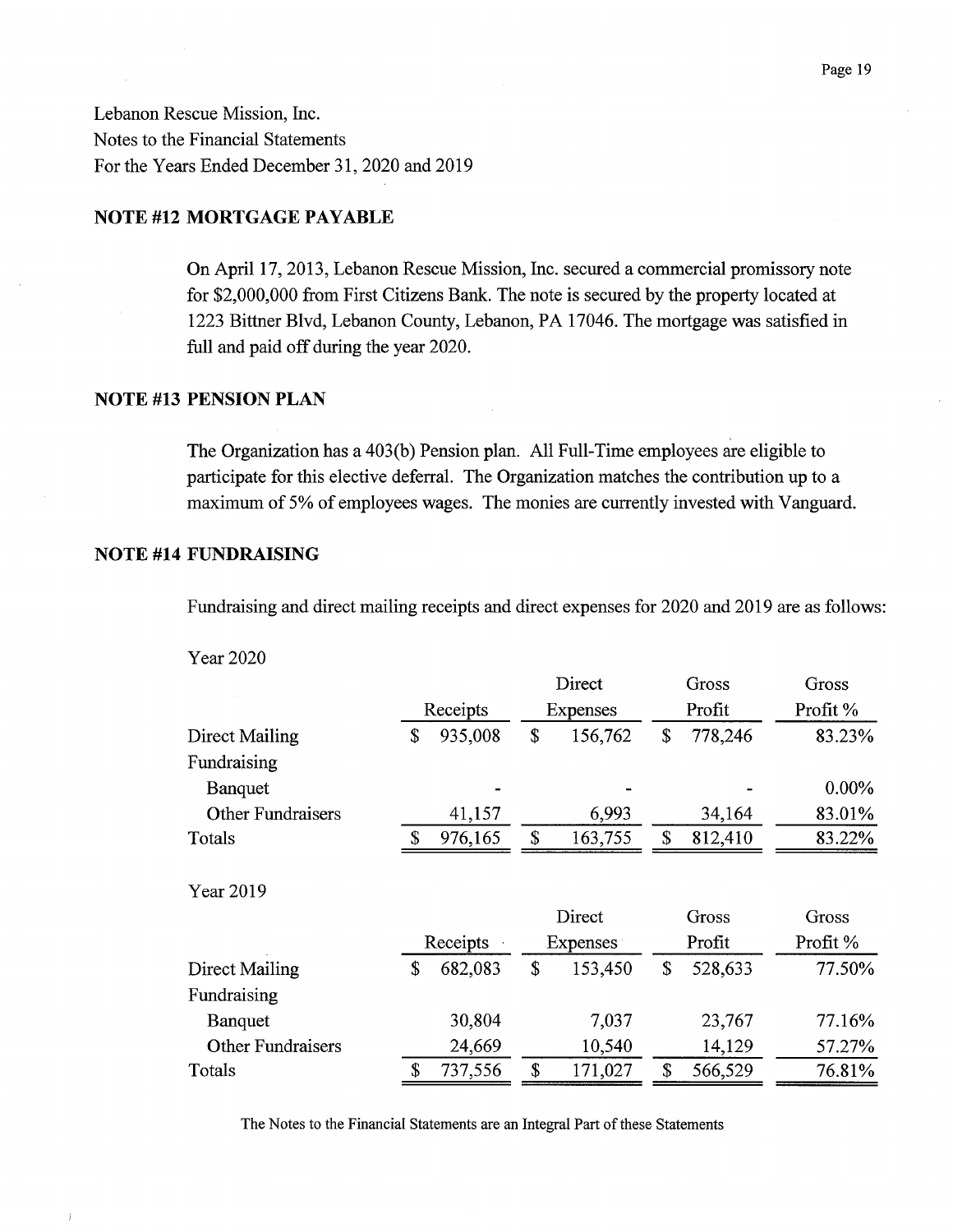#### **NOTE #15 FAIR VALUE MEASUREMENT**

Financial Accounting Standards Board Statement No. 157, Fair Value Measurements (F ASB Statement No. 157), establishes a framework for measuring fair value. That framework provides a fair value hierarchy that prioritizes the inputs to valuation techniques used to measure fair value. The hierarchy gives the highest priority to unadjusted quoted prices in active markets for identical assets or liabilities (Level 1 measurements) and the lowest priority to unobservable inputs (Level 3 measurements). The three levels of the fair value hierarchy under FASB Statement No. 157 are described as follows:

Level 1 - Inputs to the valuation methodology are unadjusted quoted prices for identical assets or liabilities in active markets that the Plan has the ability to access.

Level 2 - Inputs to the valuation methodology include quoted prices for similar assets or liabilities in active markets: quoted prices for identical or similar assets or liabilities in inactive markets; inputs other than quoted prices that are observable for the asset or liability; and liability; and inputs that are derived principally from or corroborated by observable market data by correlation or other means. If the asset or liability has a specified (contractual) term, the Level 2 input must be observable for substantially the full term of the asset or liability.

Level 3 - Inputs to the valuation methodology are unobservable and significant to the fair value measurement.

The asset's or liability's fair value measurement level within the fair value hierarchy is based on the lowest level of any input that is significant to the fair value measurement. Valuation techniques used need to maximize the use of observable inputs and minimize the use of unobservable inputs.

Following is a description of the valuation methodologies used for assets measured at fair value. There have been no changes in the methodologies used at December 31, 2020 or 2019.

*Common stocks, corporate bonds and US. government securities:* Valued at the closing price reported on the active market on which the individual securities are traded.